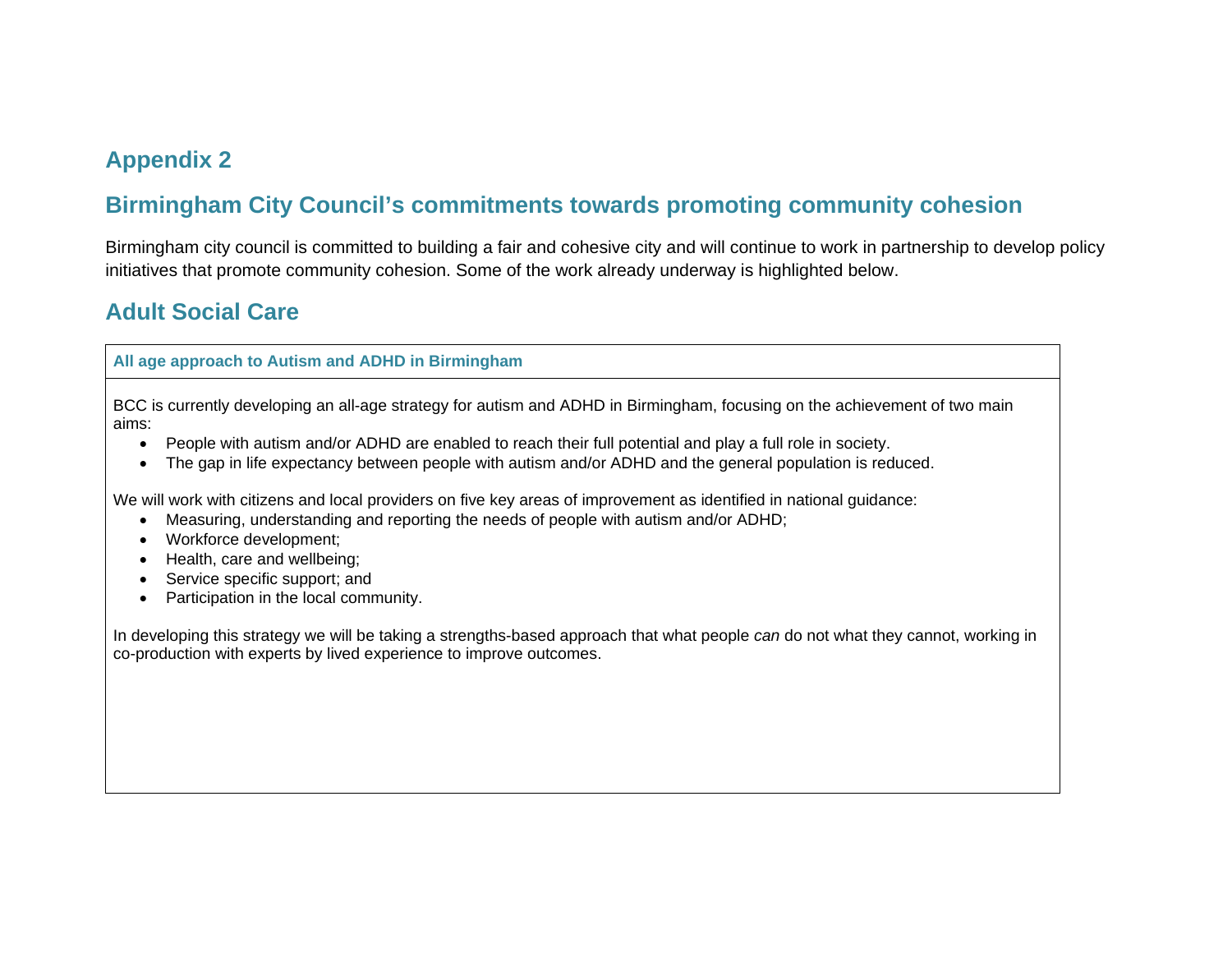# **Birmingham Homelessness Prevention Strategy 2017+**

Birmingham's new strategy focuses on preventing people from becoming homeless in the first place and supporting those who are homeless to build a more positive future in good health, sustainable accommodation and long lasting employment. We will be working with partners across the West Midlands including the West Midlands Combined Authority and the West Midlands Mayoral Taskforce to eradicate homelessness in our city.

We are taking a whole system approach built on collaboration, best practice and service integration. Our approach sets out five key areas that can be used flexibly to ensure that no matter what stage people enter the pathway; they will be supported as early and as effectively as possible.

The five key areas are:

- 1. Universal Prevention
- 2. Targeted Prevention
- 3. Crisis Prevention and Relief
- 4. Homeless Recovery
- 5. Sustainable Housing.

We are radically changing the way we respond to homelessness in Birmingham; shifting the balance from a reactive crisis prevention response to proactively addressing homelessness in all of its forms throughout a person's or family's journey.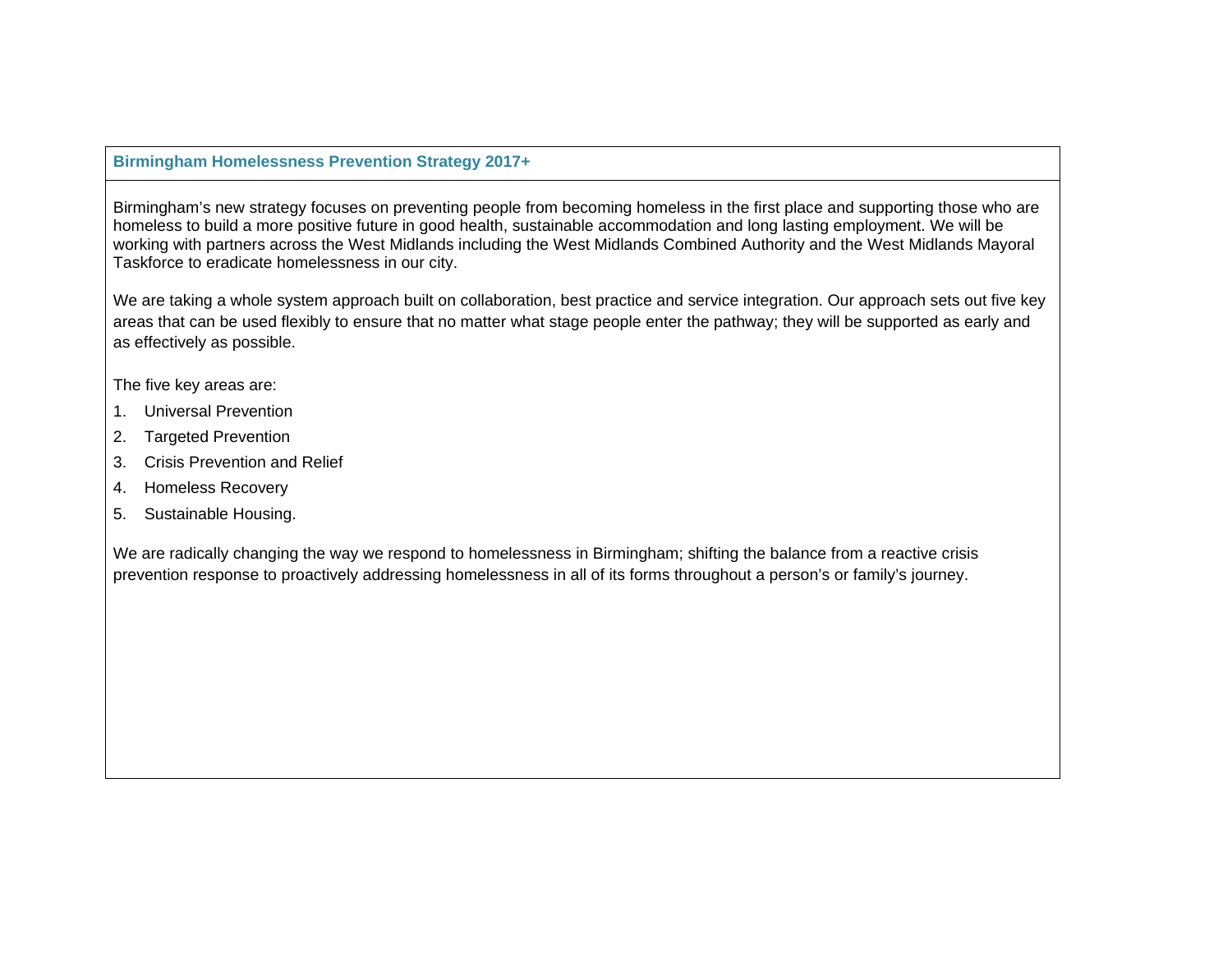# **Domestic Abuse Strategy: Towards a Domestic Abuse free City**

This strategy sets out the city's commitment to tackling domestic abuse. Aligning our approach with national strategy, we are focusing our approach on women and children, recognising that they are disproportionately affected by domestic abuse. The focus of our new strategy is different from the past as we are shifting towards pro-active prevention and early identification of abuse as early as possible to limit its future impact.

Our long-term ambition is for a city free from domestic abuse, and we are taking all practical steps to eliminate domestic abuse, reducing harm and demand for services along the way. Our vision is rightly ambitious and cannot be achieved by a single agency alone – to be successful, domestic abuse must become everyone's business.

## **MiFriendly Cities project**

We are delivering a 'Migrant Friendly Cities' project as part of 11 partners working across the West Midlands. The MiFriendly Cities project aims to facilitate the integration and participation of migrants and refugees in the economic, social, and civic life – for the benefit of the city and its residents. Specific activities include:

- Facilitating and delivering 'Share My Language' informal English language provision;
- Developing and delivering drop-in employment information sessions for residents in some of the most deprived wards of the city;
- Producing a guide to employment in 100 careers with an identified skills shortage in the city;
- Setting up a Community Repair Café for refugees and migrants to repair/adapt/build/upcycle furniture, as the culmination of formal training in painting, decorating and DIY. Products will be used to complete home makeovers and adaptations for vulnerable adults in the city

The project will also deliver a wealth of opportunities for migrants and refugees to develop skills in digital fabrication; to innovate and invest; to improve their understanding of health services rights, entitlements, and key public health messages; to gain accreditations; and to train as Citizen Social Scientists.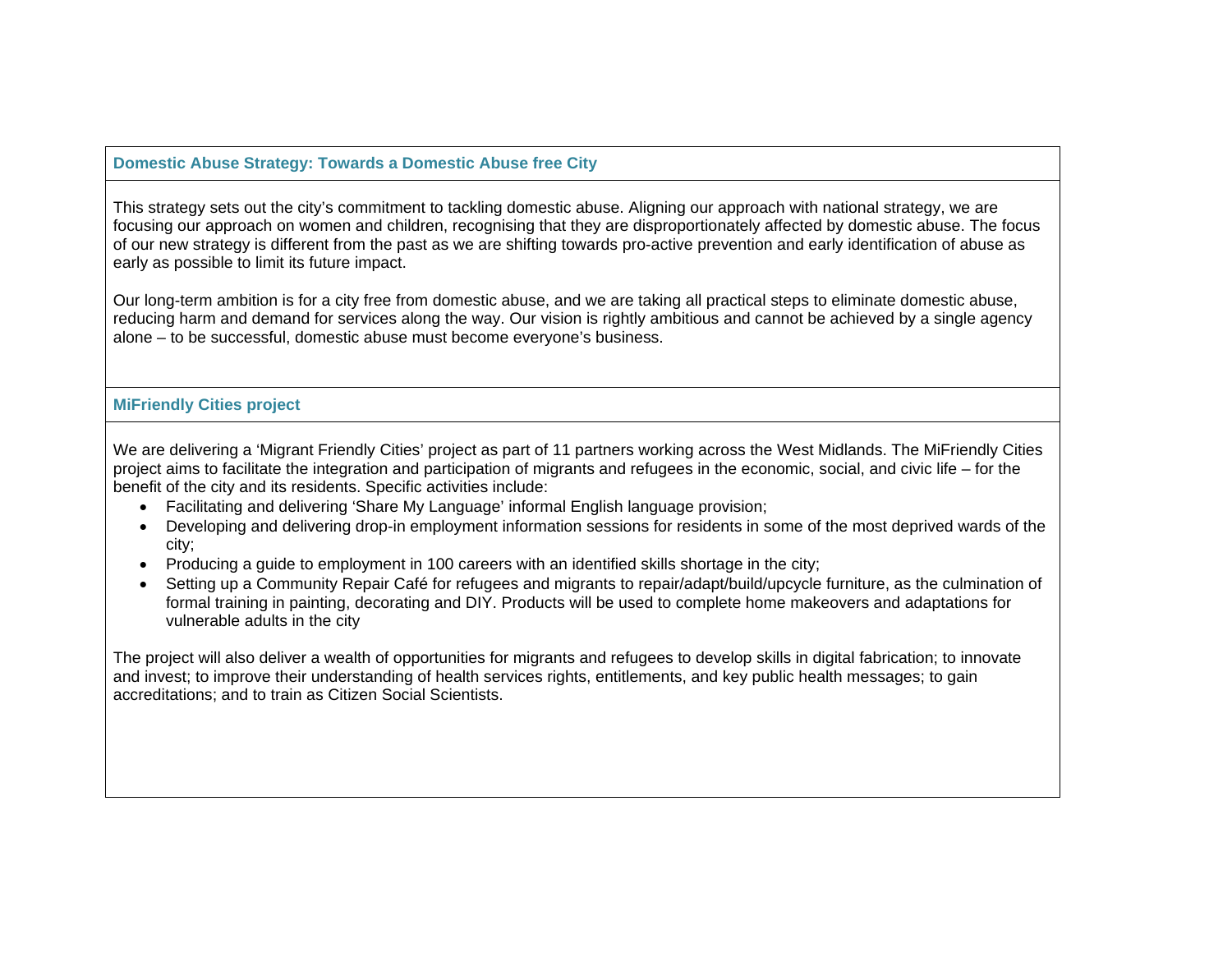# **Syrian Vulnerable Persons Resettlement Programme (SVPRS)**

We are currently commissioning resettlement services for years 2-5 of the SVPRS, covering six themes that support the integration of refugees into the wider community in Birmingham. The themes are:

- 1. Syrian engagement and representation
- 2. ESOL partnership development and facilitation
- 3. Employability service
- 4. Mental health awareness
- 5. Welfare and tenancy support
- 6. Birmingham Navigators (social networks and public services)

Themes 1 and 6 are particularly pertinent to community cohesion. Theme 1 will aim to develop awareness of Syrian culture across Birmingham, build links between existing Syrian communities and newly arriving refugees, and get refugees feeling more confident about getting involved in their local community. Activities under theme 6 will connect refugees to the range of services and activities delivered in the voluntary and community sectors in Birmingham, tackling social isolation.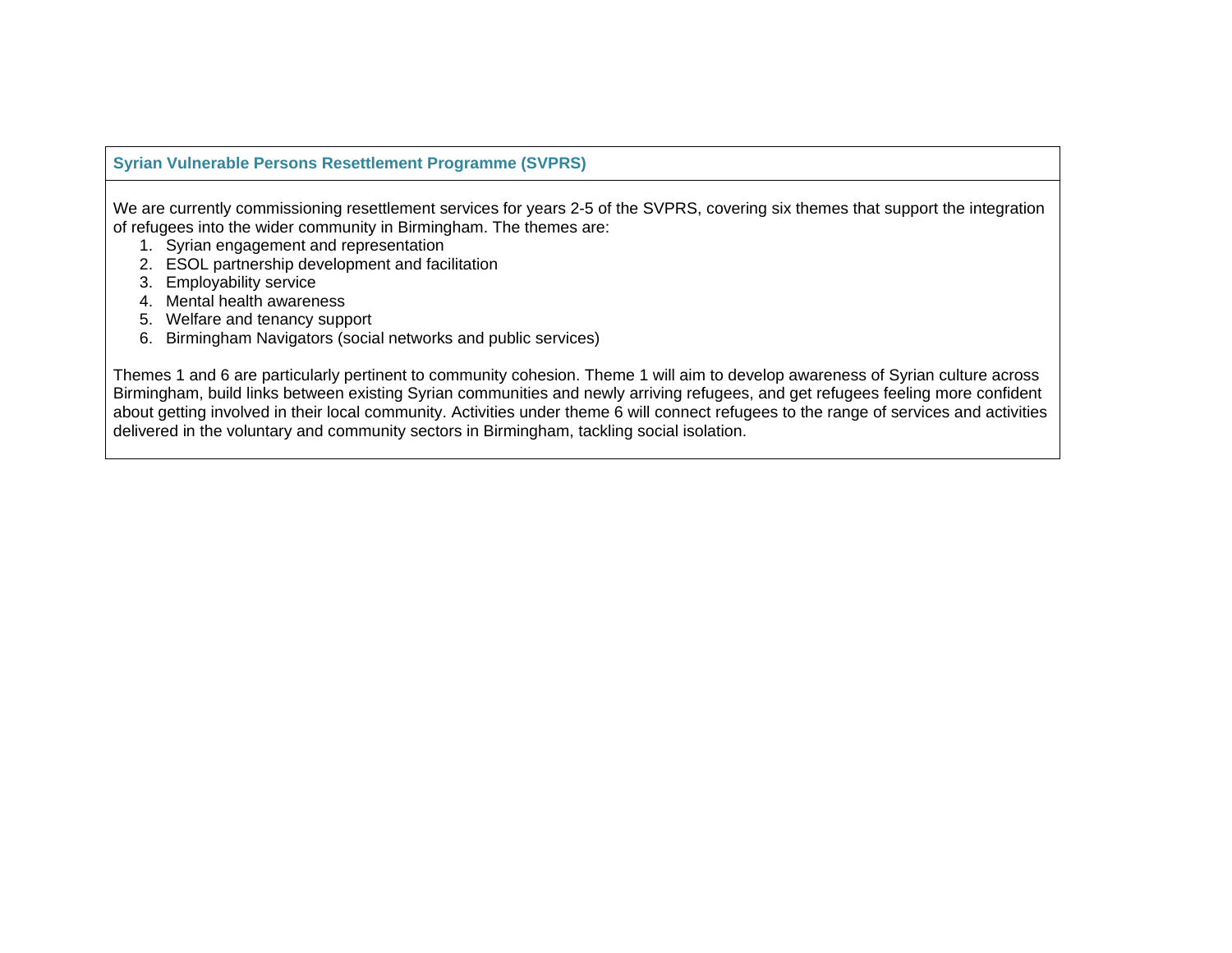# **Arts, culture and sports**

# **Arts and activities commissioning: Celebrating Community (on behalf of the Syrian Vulnerable Persons Resettlement Scheme)**

The 2018-19 Celebrating Community commissioning project focuses on engaging residents (specifically adults and families) living in the Perry Barr and Erdington Districts of Birmingham where the majority of the newly arrived Syrian individuals and families have been housed.

Commissioned arts projects will engage newly arrived residents with existing communities to create an environment where all people feel safe to belong, connect, contribute and celebrate their culture. The projects will:

- produce a participant engagement and support plan in partnership with Spring Housing Association;
- build on the local arts infrastructure (for example, the local arts fora networks);
- provide peer to peer support and volunteer opportunities, training and development;
- showcasing/celebrate opportunities within the neighbourhood developed and produced by project participants.

# **Binding Pages Project**

The Cultural Development Service is working closely with Prevention, Communities & Migration and Public Health within the Adults Social Care and Health Directorate to actively explore how Arts and Culture can contribute to the health and wellbeing agenda, and how this impact could be measured.

We have just been awarded Neighbourhood Network Scheme Innovation funding to trial a place based creative approach to multiagency, arts based social prescription. This will be a one year, multi-agency arts project aimed at people at risk of isolation or loneliness and furthering cultural engagement in community libraries pilot project in two targeted libraries in Perry Barr and Selly Oak linking with the two established Neighbourhood Network Schemes in those areas.

The outcome of this pilot will inform potential NHS investment in the scheme, under the Social Prescribing banner, to be widened out to other community libraries and linked to arts organisations delivering multi-agency funded programmes of arts prevention activity.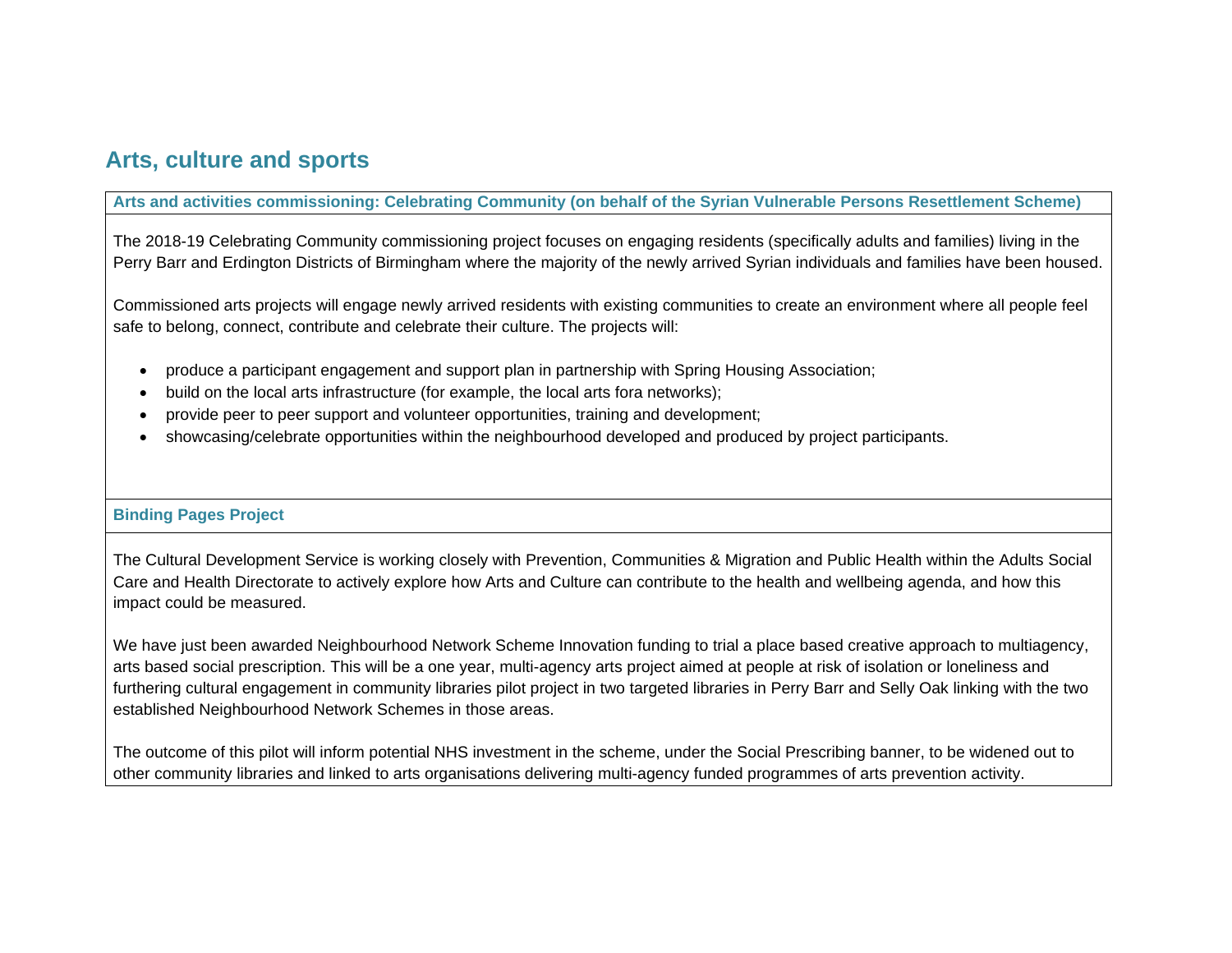#### **Community Events**

The Events team deliver a wide range of exciting and distinctive community events to engage local communities, including the staging of major one-off events such as Royal Visits and foreign delegations. We do this through building effective, positive and proactive relationships with local people and communities to ensure that the events that we plan and deliver represent the many diverse communities across our city.

Examples of community events include:

- Chinese New Year
- Colmore Food Festival
- **•** Birmingham International Dance Festival
- Boldmere Summer Community Festival
- Celebrate Eid Prayer
- Concert in the Park
- Harborne Carnival
- Diwali Festival & Lights Switch On
- Middle Earth Festival
- St Patricks Day
- Vaisakhi parade
- Big Johns Mela
- Simmerdown
- Summer in Southside
- Sutton Film Festival
- Shardfest
- RAF 100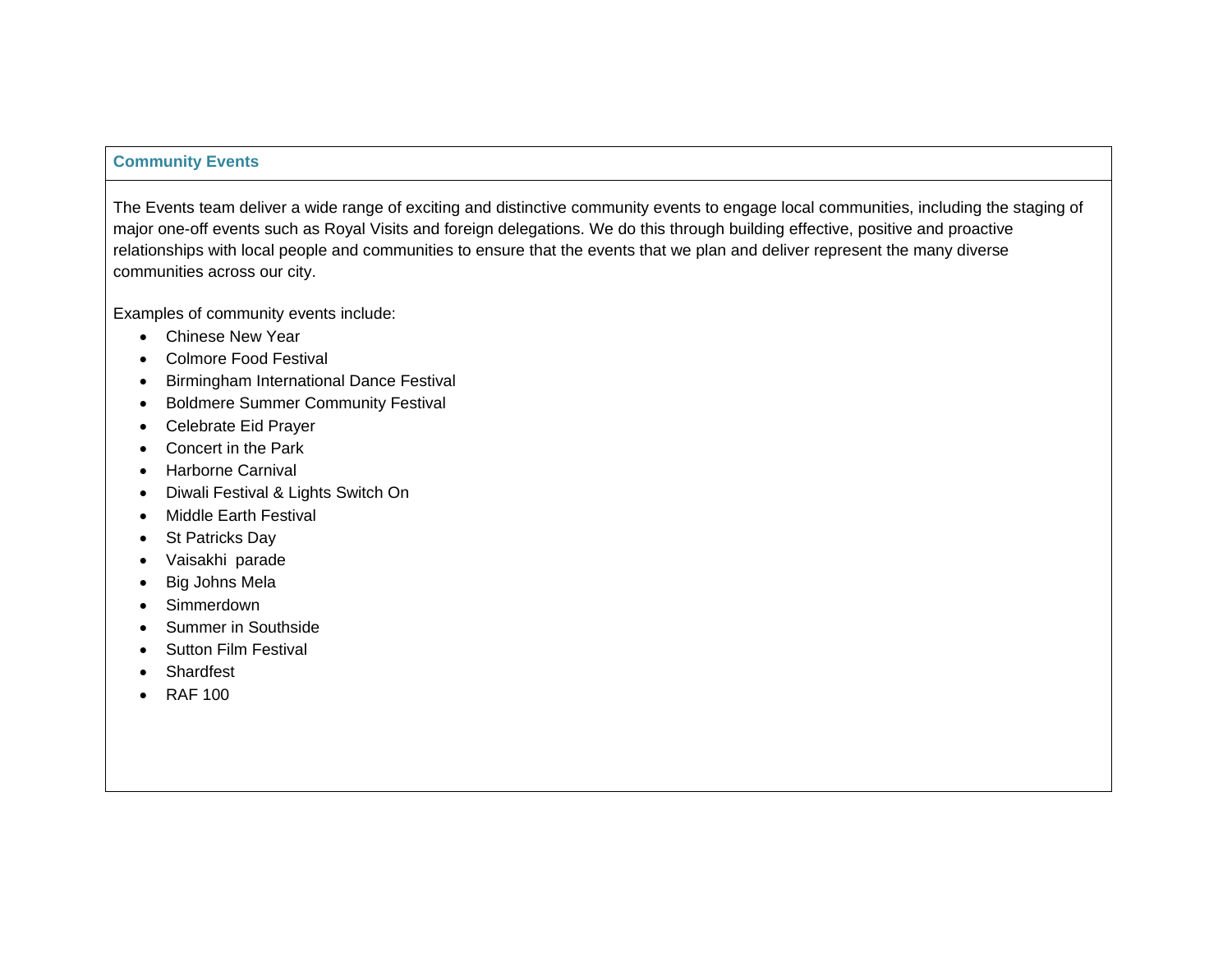# **Sport England Local Delivery Pilot**

Through the Sport England Local Delivery Pilot delivered by the Active Well Being Society, we will use interventions of physical activity and active citizenship to bring communities together, reduce social isolation and improve community cohesion.

- 1. It will target the unusual suspects i.e. the pre-complentators
- 2. It will work to co-create work with local communities using for example active streets projects
- 3. It will use a whole system approach to create stronger more resilient communities
- 4. It will use distributive leadership to make sure the least heard voices are not left behind.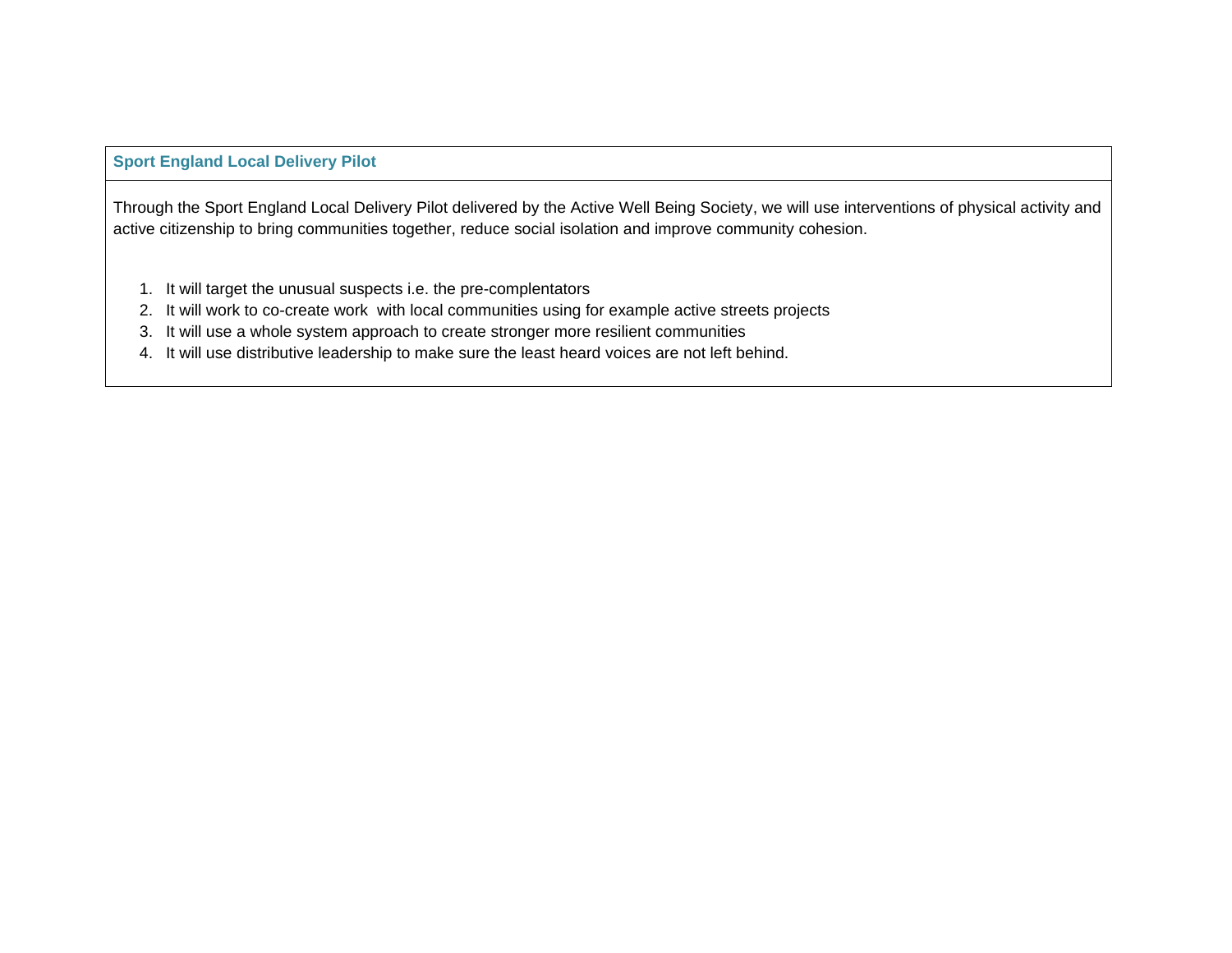# **Communities and neighbourhoods**

## **Birmingham Community Safety Partnership (BCSP)**

The Birmingham Community Safety Partnership is a group of partnership agencies, including Birmingham City Council, West Midlands Police, West Midlands Fire Service, and key NHS bodies, that come together to reduce crime and antisocial behaviour. The BCSP seeks to promote community cohesion through tackling the issues that matter to local people.

#### **Birmingham Open Spaces Forum (BOSF) and Friends of Parks**

Our Parks Service works with Birmingham Open Spaces Forum (BOSF) and Parks Friends groups to coordinate volunteer work within Birmingham's parks and projects such as conservation working days, building orchards, edible gardens and events such as CoCoMad. We engage with these groups to ensure that parks are run the way that local residents want them to be.

## **Birmingham Tree People**

Birmingham Tree People is a group of 20 people who act as local tree champions within the community – monitoring young tree establishment, supporting the tree planting programme, delivering a regional Tree Warden conference for the Tree Council. The programme assists the Park Service with local insight but also brings community together with a common purpose and promotes healthy activity.

## **Localism: Working Together in Birmingham's Neighbourhoods**

We have recently completed the formal consultation on the green paper Working Together in Birmingham's Neighbourhoods, which sets out proposed policies for better working relationships with parishes and other neighbourhood groups, the setting up of more parish councils and local charters and devolution deals. The wider dialogue with local groups about this will continue. The localism agenda will seek to bring communities together to shape services that meet the needs of our changing communities. A white paper setting out a clear and positive policy framework will be produced in the coming months.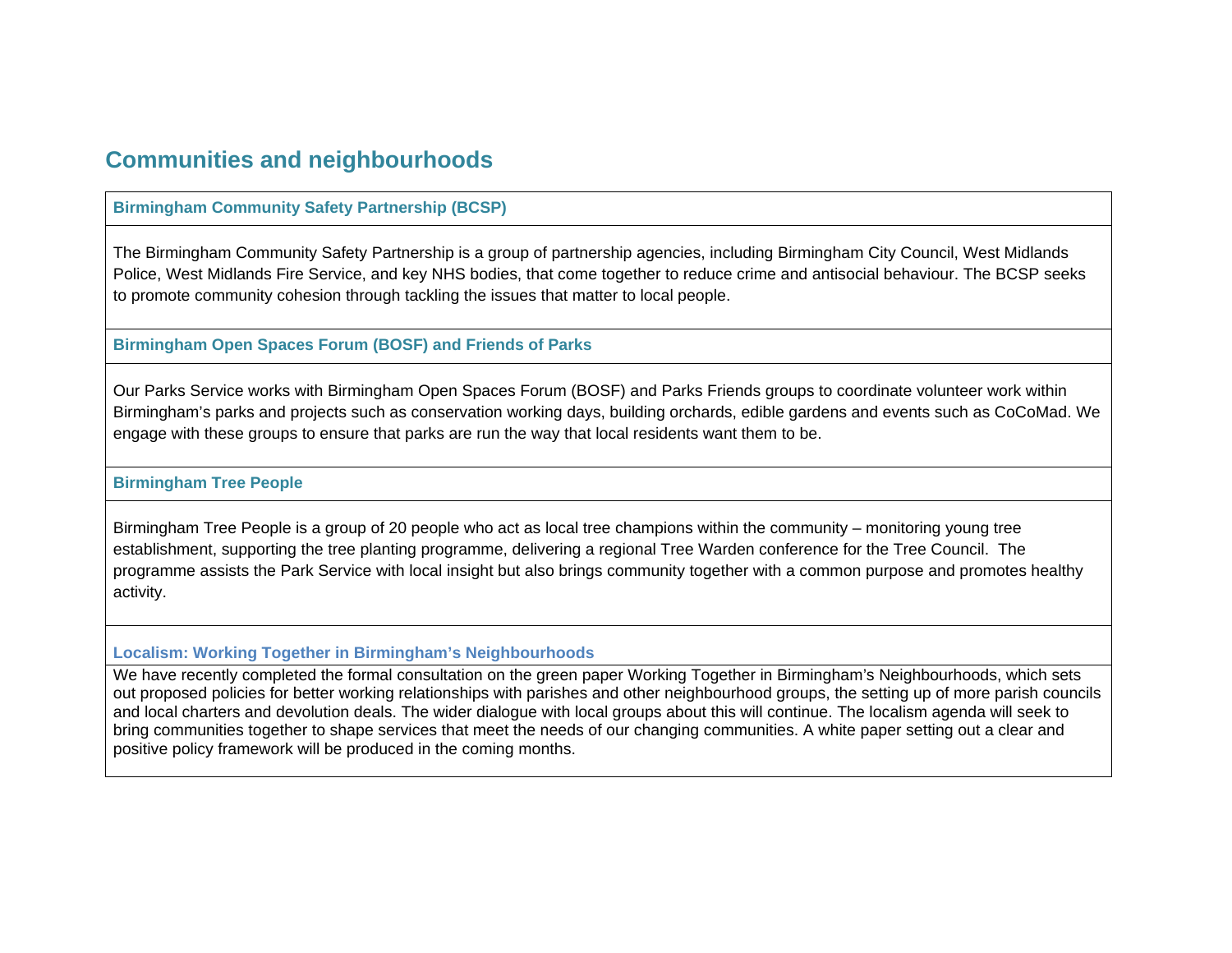## **Financial Inclusion Partnership**

The City Council continues to provide secretariat support the Financial Inclusion Partnership. The Partnership was set up to support individuals and families improve their financial capability. It is involved in a wide variety of activities across the city, including:

- Increased Credit Union membership and take up of social housing contents insurance;
- delivering digital and financial literacy training (delivered by Catalyst CIC);
- informing local community organisations on welfare reform changes and implications for individuals, children and families;
- an employment pilot for young people, an outreach programme for 15 29 year olds in partnership with People Plus (YPP funded) targeting young people from St Georges. BFIP are also negotiating trainee and apprenticeship opportunities for this cohort providing development opportunities for the young people; and
- Piloting placed based activity in St Georges, Ladywood. This pilot works with locally based agencies and community organisations to support families and individuals build financial resilience.

Birmingham's Financial Inclusion Partnership works alongside partner organisations, such as Citizens Advice, the Consumer Credit Counselling Service, Job Centre Plus, credit unions, housing associations, banks and utility companies (gas, electricity and more).

In its aim to promote a sustainable approach to financial inclusion, the FIP has developed a strategy and action plan to address the factors that lead to financial difficulties. The strategy and action plan are underpinned by the three key principles of prevent, survive and recover.

# **Green Academies Project**

The Ranger Service of Parks is working with the National Trust, council's Youth Service and Housing on the Green Academies Project (GAP). GAP works with 16-21 year olds from deprived targeted areas of Pool Farm, Hawksley and Druids Heath, on planting of over 500 bluebell, wild garlic and wood anemone bulbs, together with hundreds of trees and several hedgerows.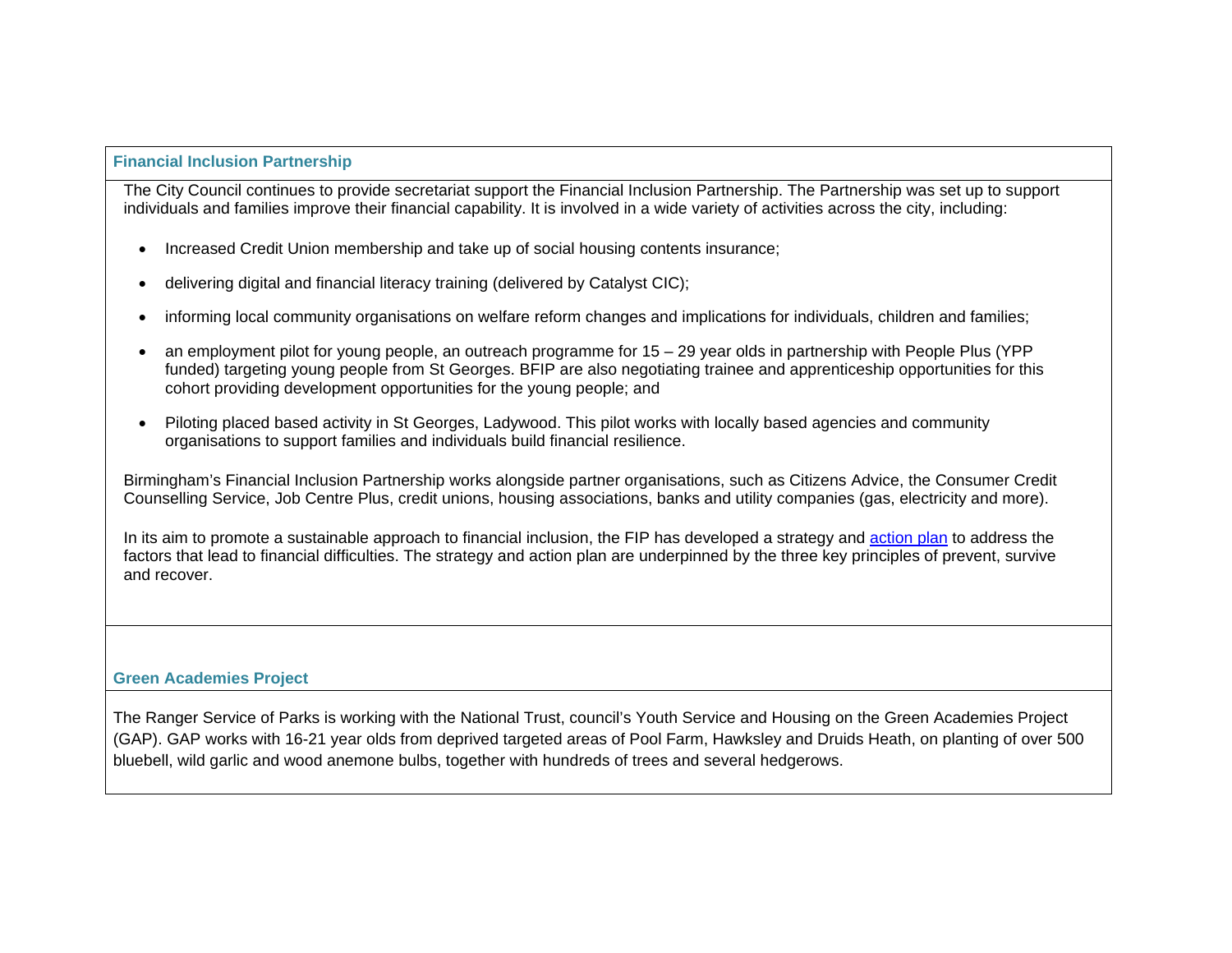## **Hajj and Umrah Travel Fraud project**

Birmingham Trading Standards (BTS) has successfully worked in partnership with the Association of British Hujjaj, the Council of British Hajjis, and the City of London Police to identify and tackle fraud in this area. A key success to building confidence and trust with the Muslim community to enable reporting of this crime. Over the last 10 years BTS has carried out annual proactive inspections of Birmingham traders selling pilgrimage packages and reacted to complaints made by consumers. The result has been regular and successful prosecutions of package tour operators resulting in significant fines and custodial sentences.

BTS represent the trading standards profession at the All Party Parliamentary Group on Hajj and Umrah. All-Party Parliamentary Groups (**APPGs**) are informal, cross-party groups formed by MPs and Members of the House of Lords who share a common interest in a particular policy area, region or country.

**Litter Picks** 

We support local communities to run Litter Picks, providing advice, support, and equipment to enable communities to clear up their environment and take pride in their neighbourhoods.

**Prevent and counter-extremism**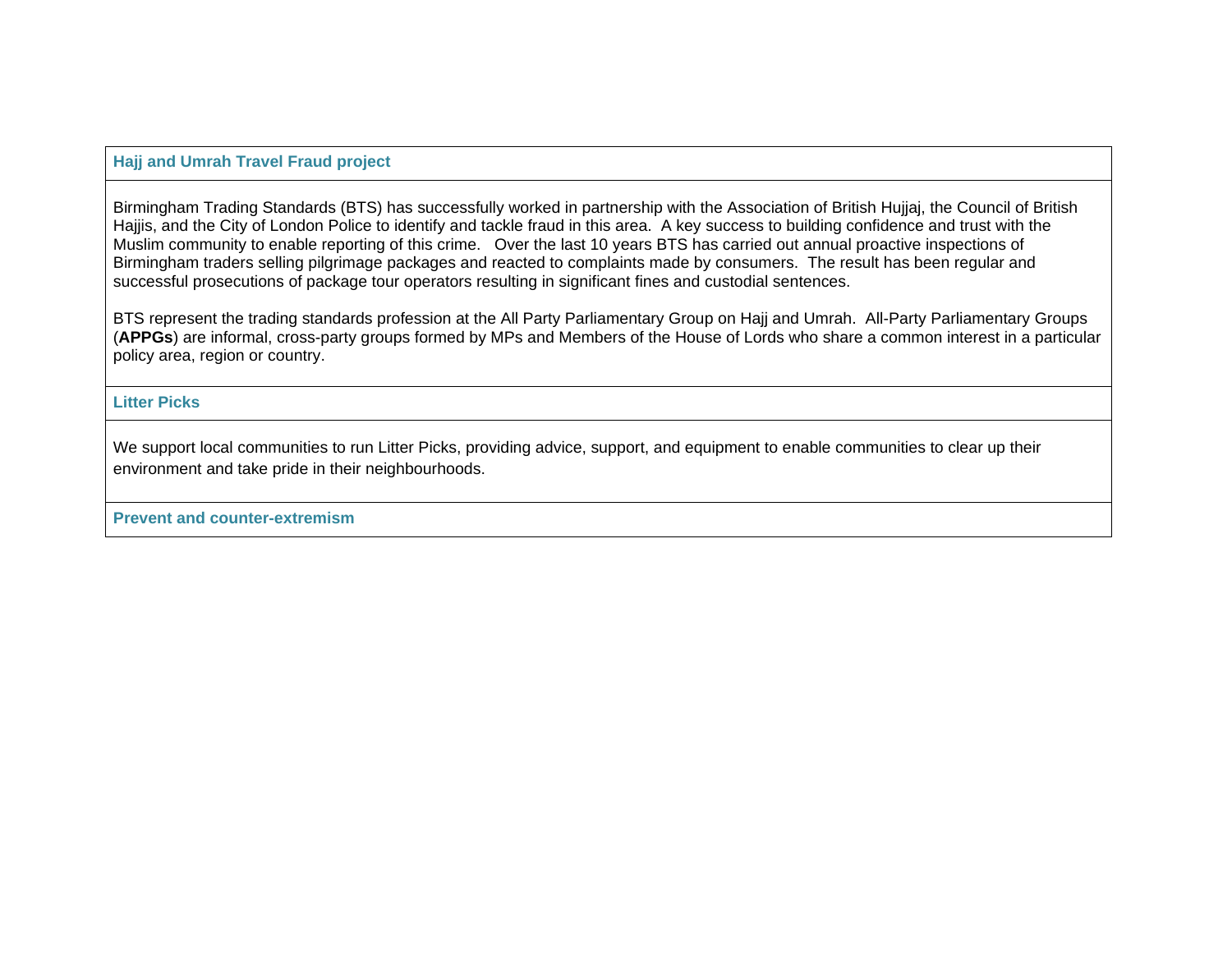The Prevent Delivery Plan 2018/19 has a number of priorities which contribute to enhancing community cohesion which, including developing effective engagement strategies for communities across the Prevent agenda in order to strengthen community resilience to defeat terrorism. The aim is to increase engagement with local communities around the Prevent agenda and help build and grow community resilience to defeat terrorism.

Counter-extremism work covers four themes:

- countering extremist narratives;
- building partnerships with all those opposed to extremism;
- disrupting extremists;
- building cohesive communities.

The best way to counter extremism is to address the societal drivers that can lead to disengagement and social isolation. Under the Building Stronger Britain Together programme, the government funds community initiatives, and other social policy programmes to enhance social cohesion and integration by supporting community harmony, migrant integration and strengthening economic and civic participation. We engage with partners locally and nationally to share information and best practice approaches to supporting communities.

# **Ranger Service**

The Ranger Service works in parks and green spaces across Birmingham, with projects including:

- an events programme across the city including people from all communities (12,510 attended 181 Ranger Service events in 2017/18);
- life-long learning opportunities for all children, from nursery groups all the way up to Duke of Edinburgh Awards (4,488 pupils attended ranger-led school events in 2017/18);
- targeted activities for special needs groups, such as carers;
- 39 Active Partnerships on conservation and community projects, including 'Teamworx' (a project jointly run with West Midlands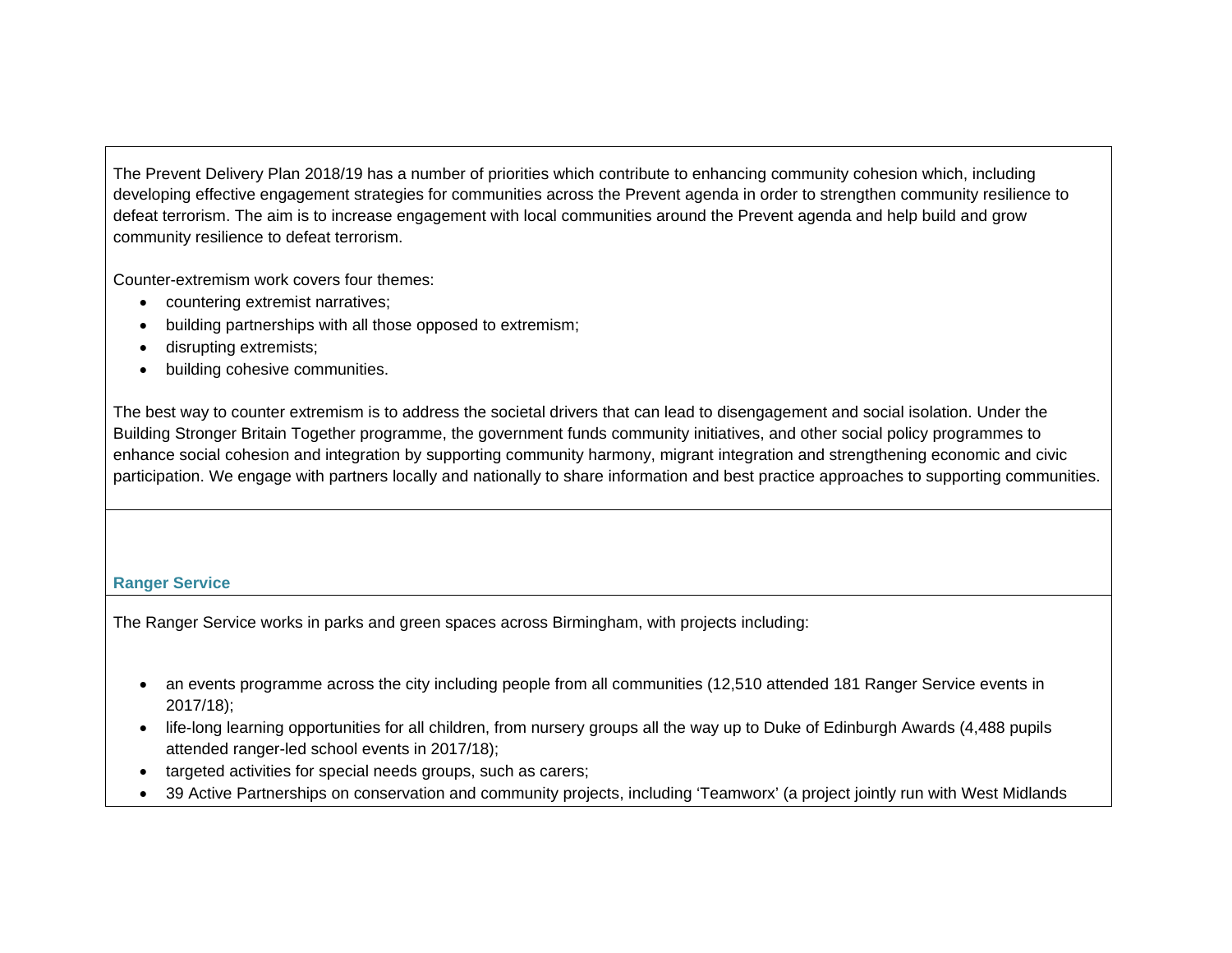Police and West Midlands Fire Service), which works with children of primary school age where there is a risk of exclusion, poor behaviour, identified vulnerabilities or a need to raise aspirations and confidence levels; and

 providing horticultural training for vulnerable individuals who assist with habitat management and Parks infrastructure, reducing social isolation and increasing skills levels.

#### **Stirchley Baths**

Stirchley Baths is a community hub for the Stirchley and wider neighbourhood – a meeting and mixing place that enables community cohesion, integration and catalyst enabling positive relationships between people from different backgrounds. There is a programme of activities and opportunities for all, delivered in partnership with a group of local volunteers.

### **Urban Regeneration Mix**

URBACT funded 2 year-long project that supports the localism agenda by opening up the discussion on social aspects of regeneration, participation and co-design of public spaces. This is an international project where Birmingham alongside cities like Bologna, Braga, Zagreb and Lodz share and learn about best approaches to regeneration of urban areas affected by poverty. The project analyses practical examples of effective communication platforms that work both for city planning and regeneration teams as well as for the residents. Local stakeholder group comprising of political representatives, BCC, local organisations and residents has been established to drive the work forward for Birmingham. This project is currently being trialled in West Birmingham.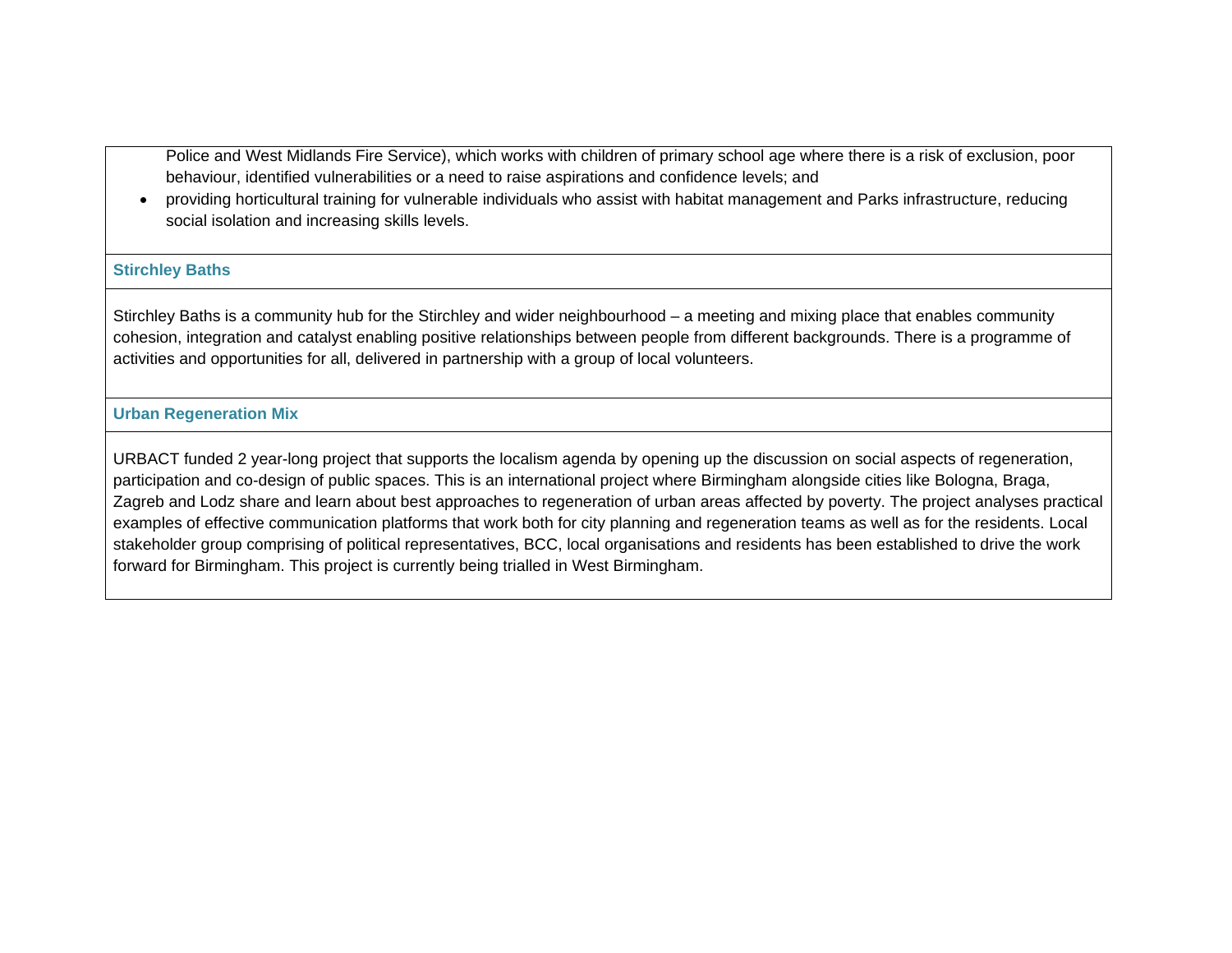# **Economy**

## **Business Growth Programme**

The Birmingham Growth Programme is a £33m programme designed to help improve economic prosperity through growing businesses, encouraging investment, stimulating enterprise and creating sustainable new jobs. The programme operates across Greater Birmingham and Solihull, the Marches and Stoke-On-Trent, and Staffordshire LEP areas. It will grow 576 businesses, generate 335m in private sector investment and create 1,500 new jobs. All business and skills-based programmes are inclusive and open to all.

The second phase of the programme (BGP2) is expected to start January 2019 and run until March 2022. It will grow 300 SMEs, start 143 new businesses, create 1000 new jobs, and generate 13.2m of private sector investment.

#### **European and International Affairs Team**

The EIA Team delivers an international strategy that seeks to bring economic and cultural benefits to the city and its people. This includes:

- securing European funding to support some of the city's most vulnerable people in education, employment and training outcomes;
- utilising international partner/sister city links to support and promote cultural and economic exchanges benefiting local people and communities;
- working with partners such as Birmingham Commonwealth Association and Eurocities to promote and develop initiatives that engage and involve local people;
- engaging in strategic projects with European partners to address key policy areas such as employment, skills, health, migration and social and economic inclusion;
- attracting capital and investment into the city supporting key economic challenges such as the provision of affordable housing.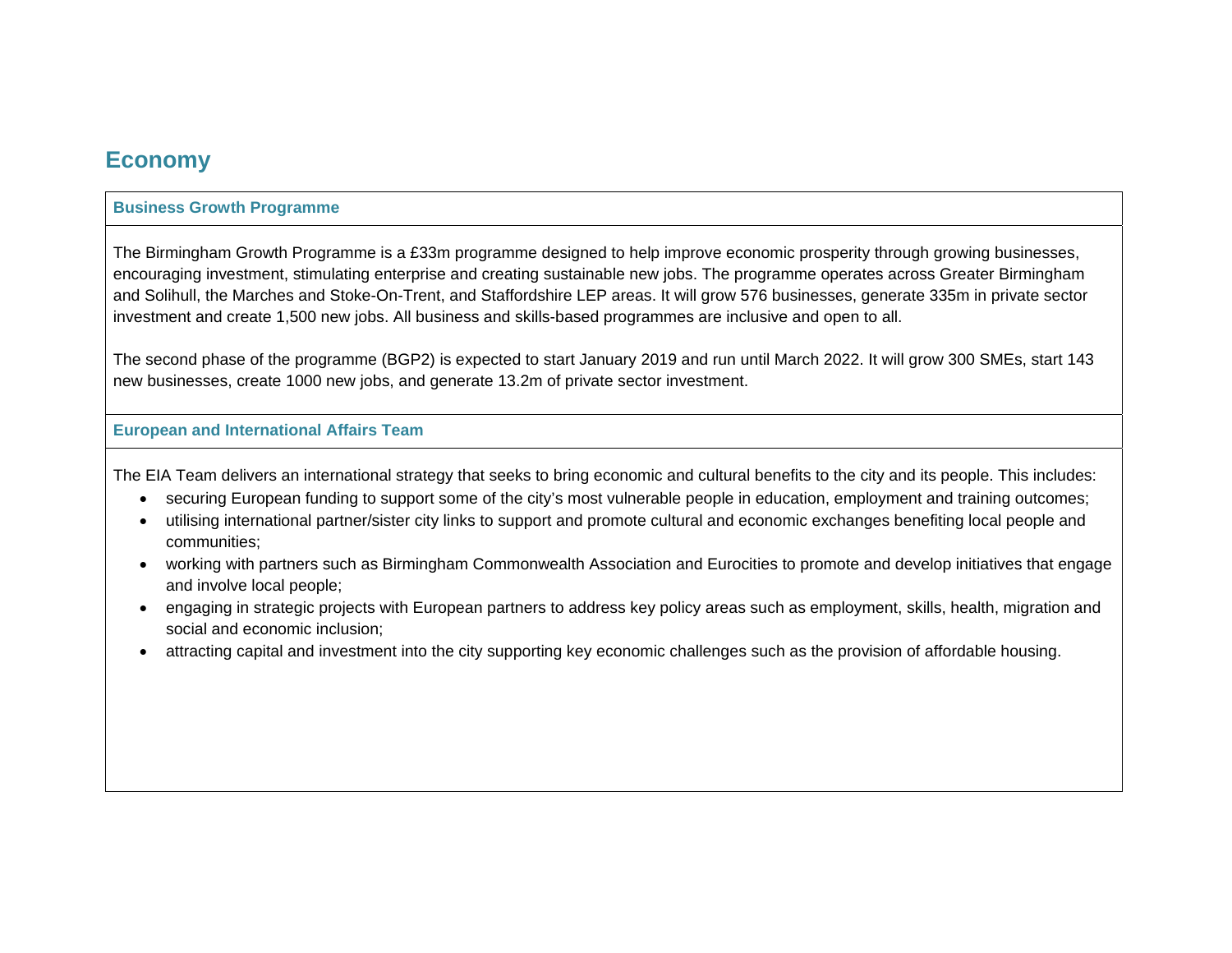# **Working in partnership with the West Midlands Combined Authority (WMCA)**

We work with the WMCA around prosperity and skills, ensuring that the needs of citizens in Birmingham are fully represented within WMCA policy and commissioning/delivery (particularly those from target community cohorts).

Specific areas of work include:

- Employment Support Pilots: focusing on personalised employment support targeting hard and hardest to reach residents, and those in work but on low pay. Over the next 3 years the project will seek to achieve 342 job starts in Washwood Heath and 269 job starts in Shard End alongside other support and progression targets.
- Employment Support Framework: we are contributing to the development of a common regional Employment Support Framework, to ensure that this framework is underpinned by good practice to actively engage and create progression routes to employment and training for Birmingham residents, particularly those from disproportionately excluded communities.
- Regional Skills Plan and skills agreement: work is ongoing to influence the WMCAs skills deal allocation and Adult Education devolved budget from 2019 to ensure appropriate targeting around the needs of Birmingham's residents and target communities.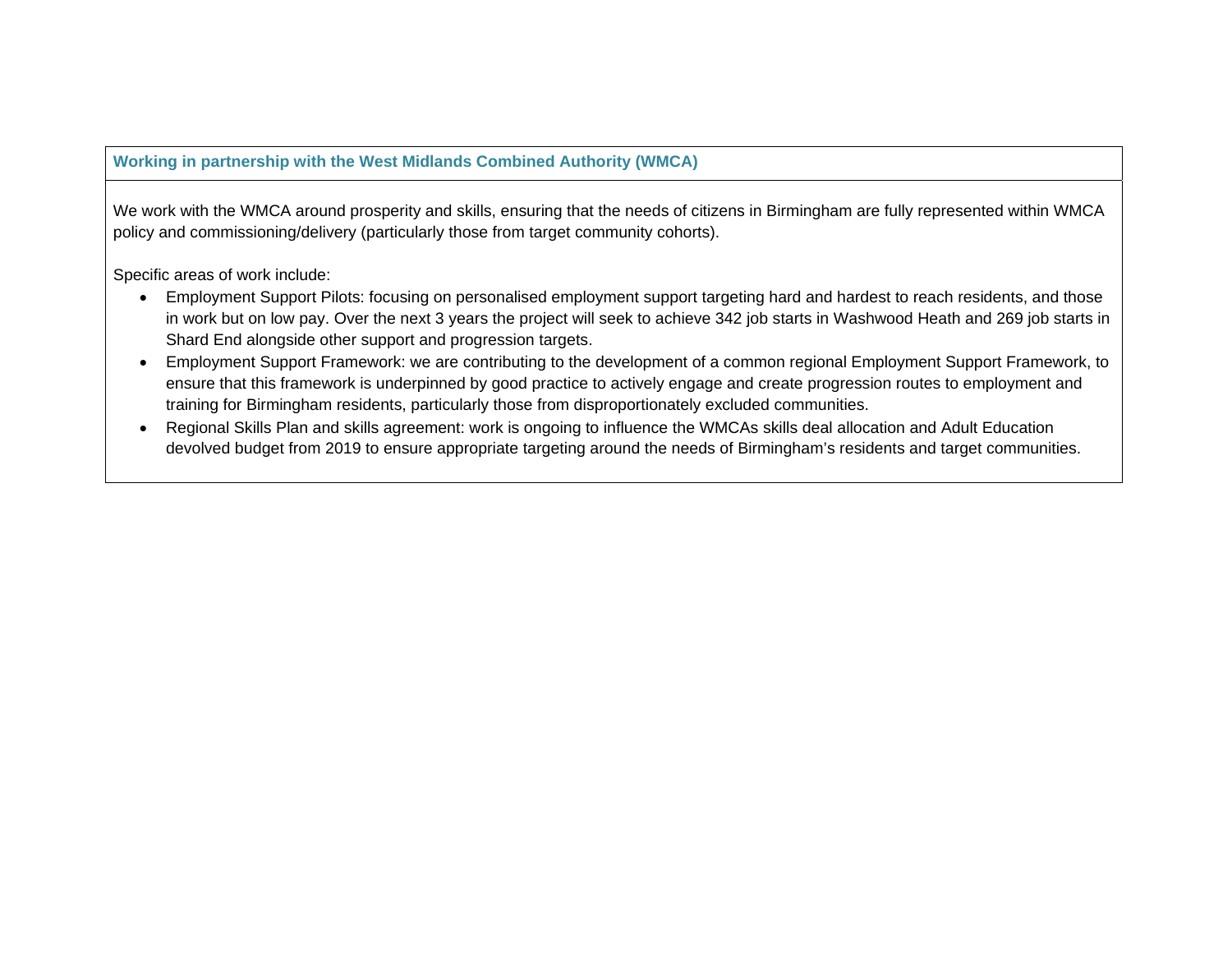# **Education**

## **Communications and Autism Team (CAT)**

The Communications and Autism Team (CAT) supports children and young people with a diagnosis of autism, or who are on the autism diagnosis pathway. The services they provide include:

- Department of Education approved Autism Education Training for practitioners, to enable inclusion of children and young people in universal educational settings;
- Three Youth Groups for young people aged 12-18 with a diagnosis of autism;
- Parent drop-ins and coffee mornings for families of children and young people with communication and autism needs;
- Parents Awareness Courses (CAT PACs) supporting parents to gain a greater understanding of their child's needs and the skills they need to support/advocate for them.

# **Educational Psychology Service - newly arrived young people**

We are working with Virtual Scholl to develop a package of training and support to help education providers to better meet the needs of young people who are newly arrived to Birmingham. These are children who have often experienced significant trauma, in addition to having had limited access to formal education.

# **Educational Psychology Service**

Our Educational Psychology Service supports schools to create inclusive environments that promote community cohesion and reduce/prevent prejudice formation in children. We also support schools around individual cases, identifying needs and promoting protective factors that can reduce the risk of radicalisation.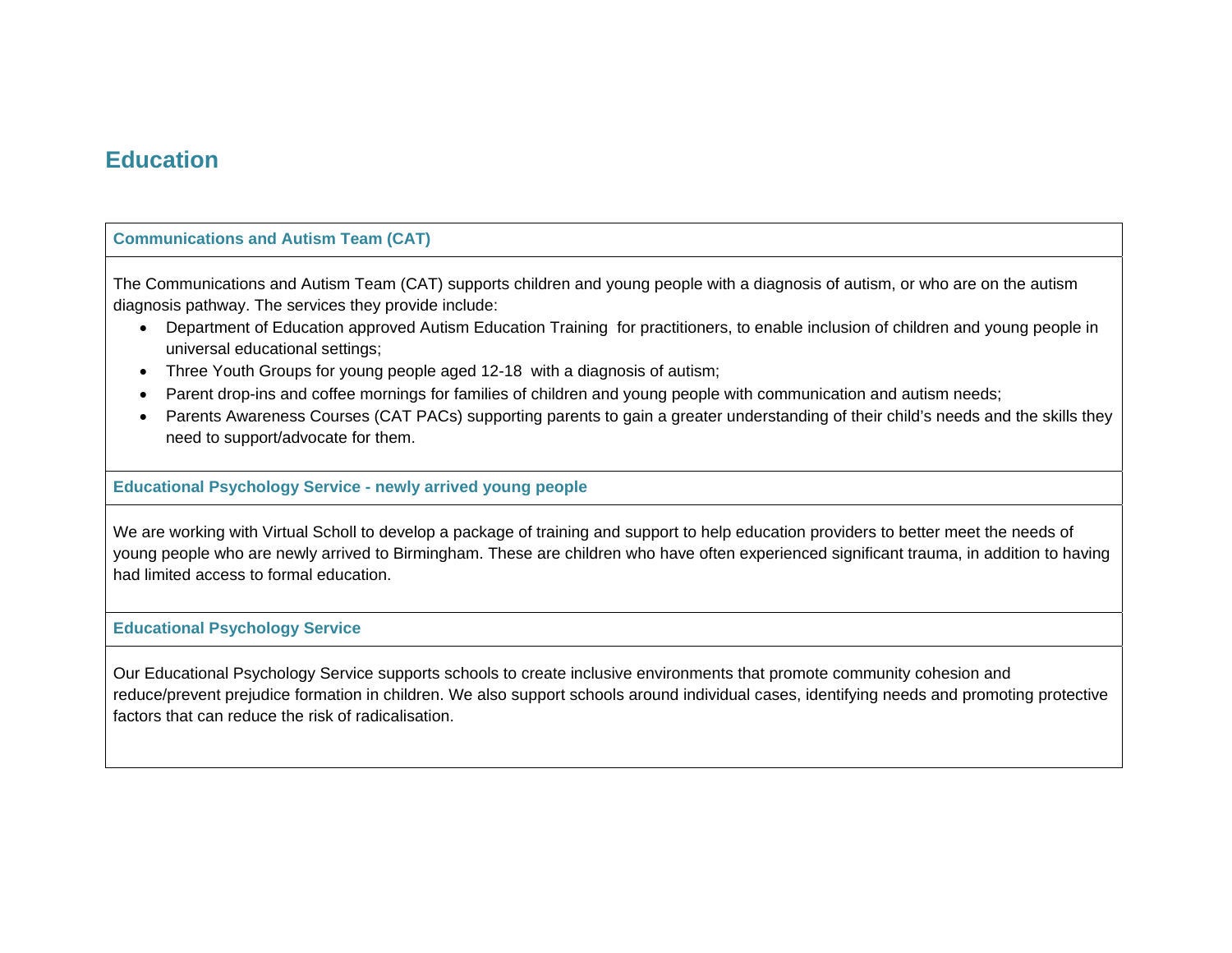#### **Parent Ambassador Scheme**

The Parent Ambassador scheme is a free, accredited training course for parents to support them in engaging with other parents – in particular, being a voice for parents reluctant to speak directly to school staff. This includes supporting parents with language and literacy barriers who may require translation/interpretation services.

The course aims to build community cohesion through creating a link between schools and 'hard to reach' parents, giving both the parents and the school a voice. Parent Ambassadors achieve a recognised qualification and a guarantee of voluntary work for 12 months.

## **Sensory Support team**

The Sensory Support team provides a range of services for children and young people with sensory needs, including:

- Weekly and fortnightly 'Listen Talk and Play' groups for parents of children and young people with sensory needs, including children with complex multi-sensory impairment. Attendees are from a diverse ranges of backgrounds, cultures, and languages, and many feel isolated in their own communities due to their child's disabilities.
- Peer Awareness sessions to children and young people in mainstream schools on deafness and visual impairment, to raise awareness, enhance public inclusion, and develop the resilience and confidence of children and young people with sensory impairment.
- Workshops for children and young people with sensory impairment and their parents, to encourage independence, choice, and inclusion. Workshops raise awareness of the different pathways and options available, preparing for transition to adulthood, raising aspirations for children and young people, and improving social mobility.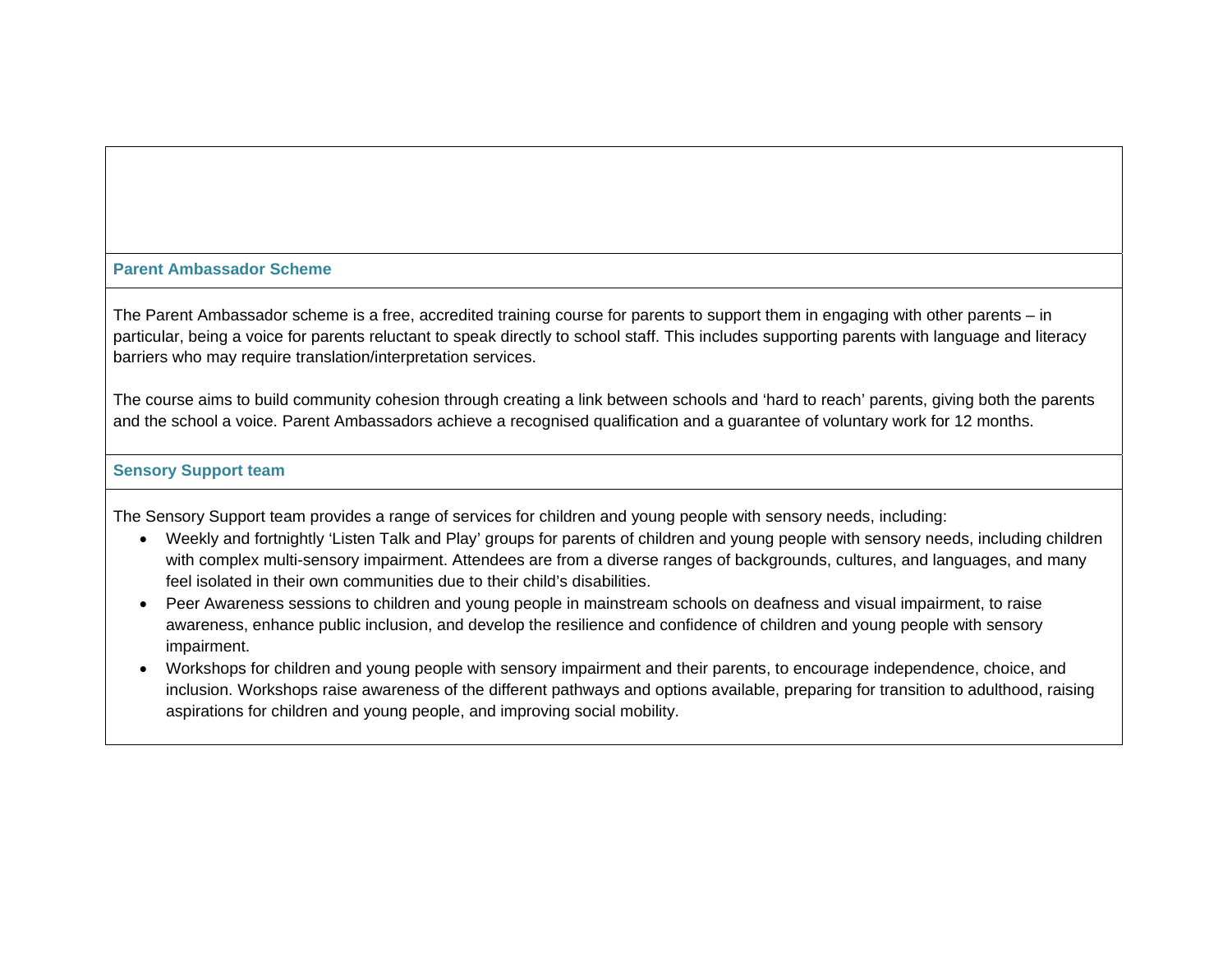# **Employment and skills**

## **Apprenticeship schemes**

Development of apprenticeship scheme to assist young people not in education, employment or training within the waste management service.

## **Birmingham and Solihull Youth Promise Plus (YPP)**

The Youth Promise Plus project (YPP) provides personalised employment support to young people (15-29 years) who are NEET (not in education, employment or training) with a particular emphasis on young people from communities and client cohorts disproportionately excluded from skills support and the labour market. Participants are allocated an Intervention Worker who provides personal coaching and motivational support and action planning and then seeks to link the individual to employment and skills pathways and opportunities generated through the employer engagement element of the project.

The first phase of this project (April 2016-July 2018) engaged 13,092 young people, of which a significant proportion were from groups disproportionately excluded from employment. For example 7,701 (59%) were from Black and Minority ethnic communities and 2,447 (19%) had some form of self-declared disability. Overall across Birmingham and Solihull, the project directly supported the progression of 4,137 participants into employment, education & training outcomes.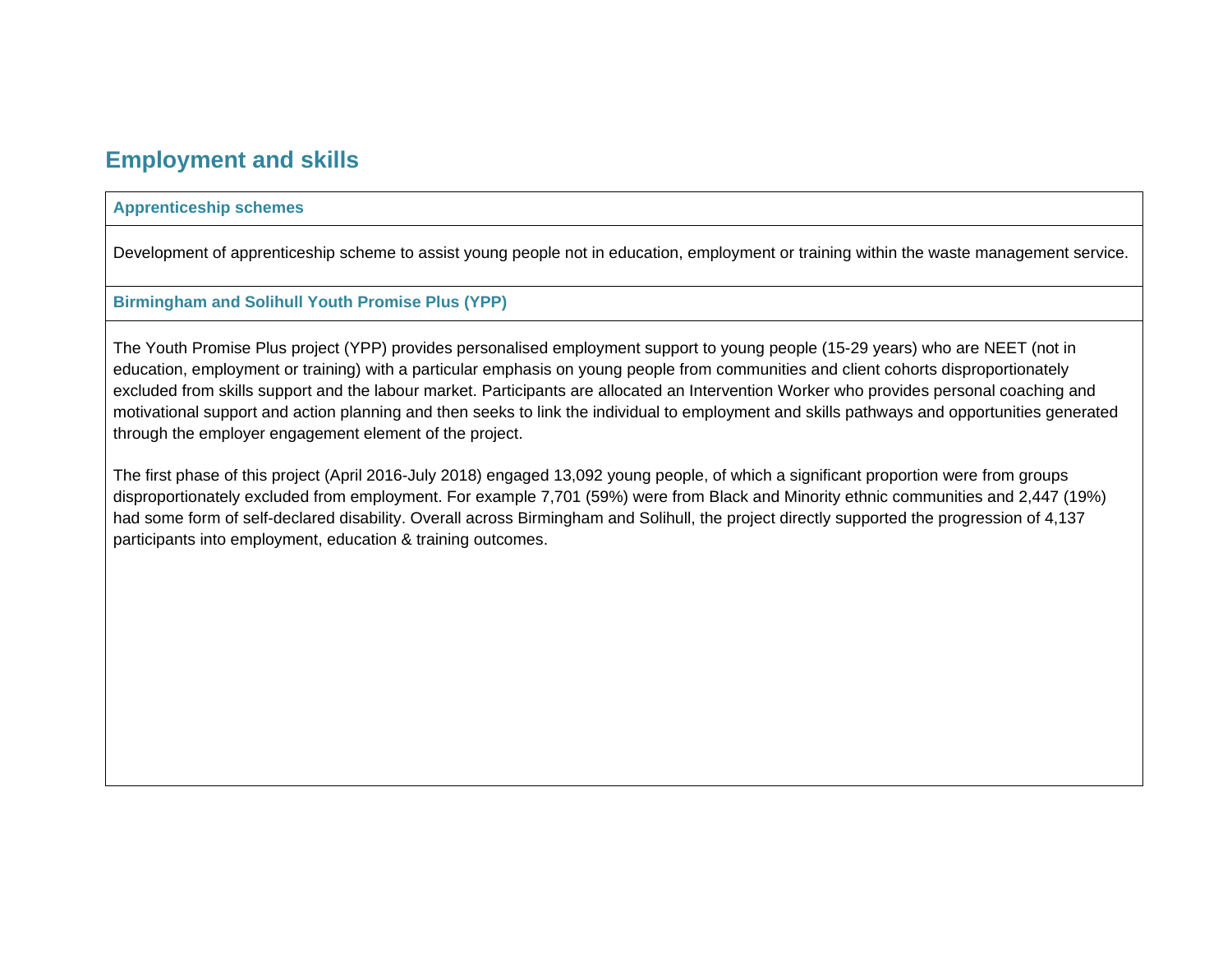# **Building Birmingham Scholarship**

The Building Birmingham Scholarship is funded by the Birmingham Municipal Housing Trust, and provides access to a wide range of education, training, and employment opportunities for people between 16 and 24 years of age who wish to pursue a career in the construction and built environment sectors. This includes financial support for those wishing to continue their studies into higher education on related courses. BBS offers financial support to young people from priority ward in the form of bursaries. Currently the BBS programme supports 70 young people.

# **Employment Access Team (EAT)**

The Employment Access Team (EAT) works with employers to develop customised pre-employment training pathways for identified job vacancies. Vacancies are then matched with local Birmingham residents, especially those who are unemployed and/or in communities that face disproportionate exclusion from the labour market. Using this approach, we have matched people into jobs with key employers and developments including the Bullring, Library of Birmingham, redevelopment of New Street Station and Grand Central. Moving forward, the EAT model will be applied to key opportunities including HS2 and the Birmingham 2022 Commonwealth Games.

We work closely with key strategic partners including DWP Birmingham & Solihull District Office and The Prince's Trust "Get Into" programme to ensure that approaches to employers are co-ordinated and effective, and that opportunities for people in Birmingham are maximised.

# **GBSLEP Supplier Skills Programme**

The £12m GBSLEP Skills Hub will upskill 7,030 new and existing employees in SME across the Birmingham area with basic, level 2 and below and level 3+. Additionally, the proposed Skills Fund will upskill Birmingham based employees in SME's with basic, level 2 and below and level 3 training support.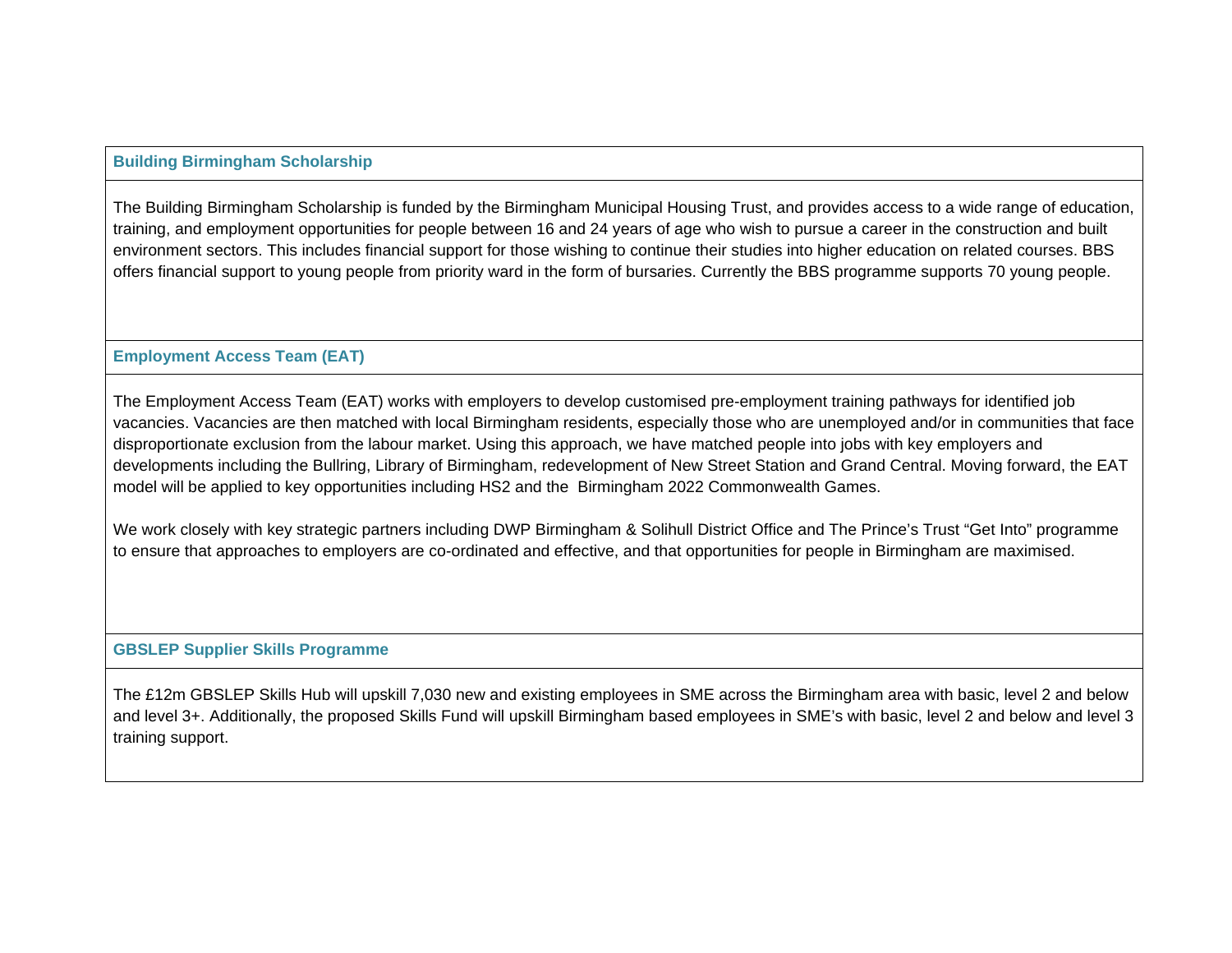# **Local Employment & Skills Boards (LESBs)**

Working in partnership with local organisations, we are developing four Local Employment & Skills Boards (LESBs) to better coordinate employment support and skills activity in target communities:

- North Birmingham (with Witton Lodge Community Association);
- South Birmingham (with Prospects Services);
- East Birmingham (with The Pioneer Group);
- West and Central Birmingham (with People Plus).

# **USE-IT (Unlocking Social and Economic Innovation Together)**

USE-IT! seeks to identify and connect social and economic assets existing in poor and migrant communities to the major capital and infrastructure investments (e.g. construction of a new Hospital, new housing project), in order to maximise the economic and social benefits of the urban development for marginalised residents. The project provides peer-to-peer support for communities, and acts as change and innovation drivers to bring out bold and sustainable solutions. The model relies on 3 main lever mechanisms to unlock the potential of poor communities:

- using Community Researchers to identify the ideas, talents, and skills and local people and their qualification needs (related to larger urban development projects);
- matching job skills in local communities with demand, especially focused on matching NHS sector roles with people that have overseas medical qualifications;
- creating a community of social enterprises and social production, to help local people develop their enterprise skills and trade their way out of poverty and social exclusion.

This project is delivered in partnership with 15 organisations.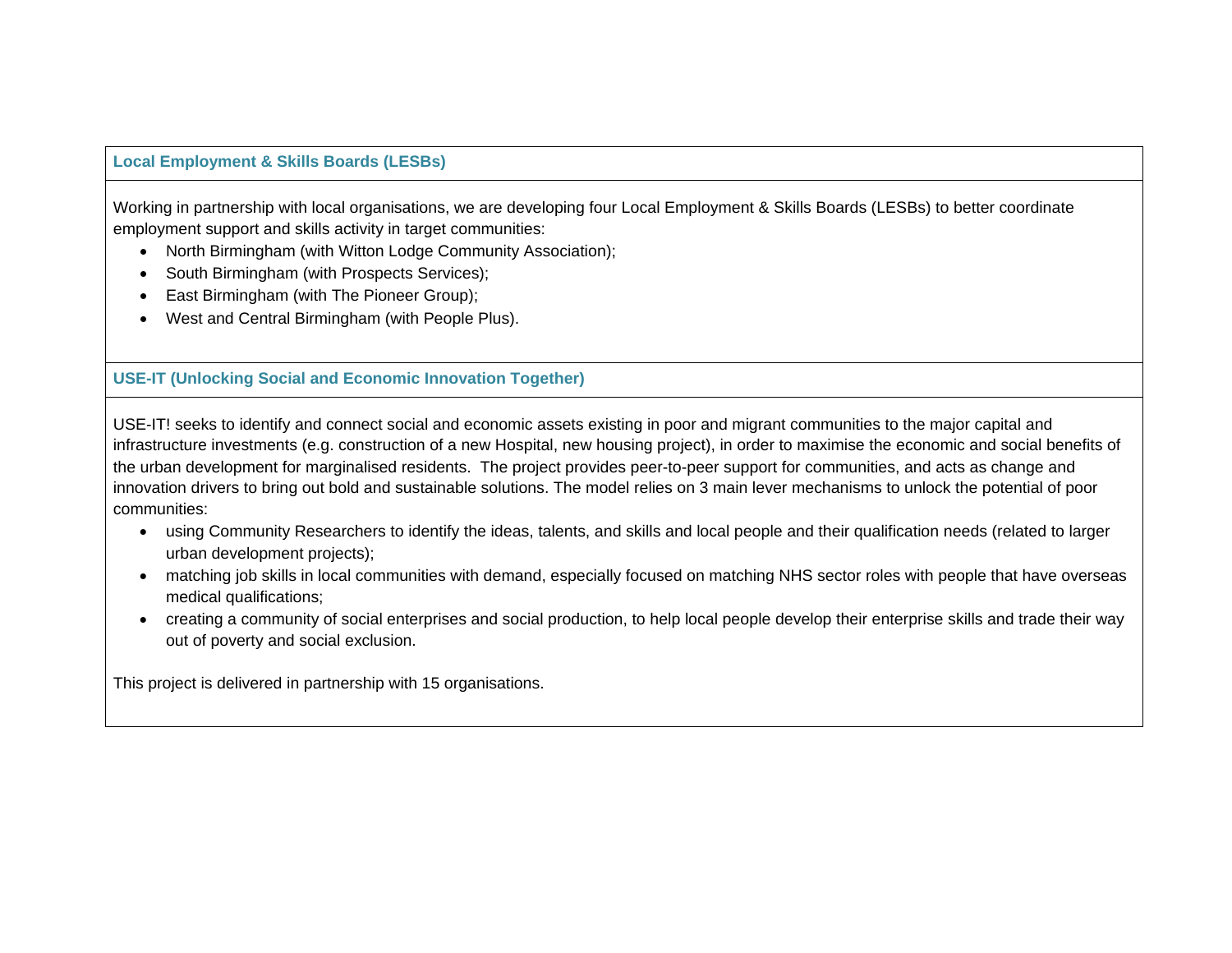# **Health**

## **Developers Toolkit**

Public Health has created a toolkit for use by developers to assess health impact across twelve indicators. Indicator 9 is Social Cohesion and Lifetime Neighbourhoods.

Using the toolkit, Heath Impact Assessments (HIA) will be undertaken on every major development in the city (this can include redevelopment and regeneration). HIAs are now a mandatory part of the planning pre-application validation checklist (for all major applications) and we expect Community Cohesion and Severance to be a consideration. We also undertake/oversee the HIA's of major documents, strategies and plans.

# **Everybody Active, Every Day**

We are supporting the Everybody Active, Every Day initiative from Public Health England. Early intervention is needed to make sure physical activity is accessible and efforts go a long way to prevent ill health for everyone.

### **Public health tackling fuel and food poverty**

Public Health sits on the board for FIP and chairs Objective 3 (Food and Fuel Poverty). We're actively finalising the size and scope of the problem in the city which allows for targeted intervention.

This work addresses inequality and inequity across the city – we have fragmented communities which don't always engage in services available to them and working on community cohesion can help improve the knowledge and uptake of services. The more cohesive and engaged communities are, the more uptake of services and in turn better outcomes for the populations.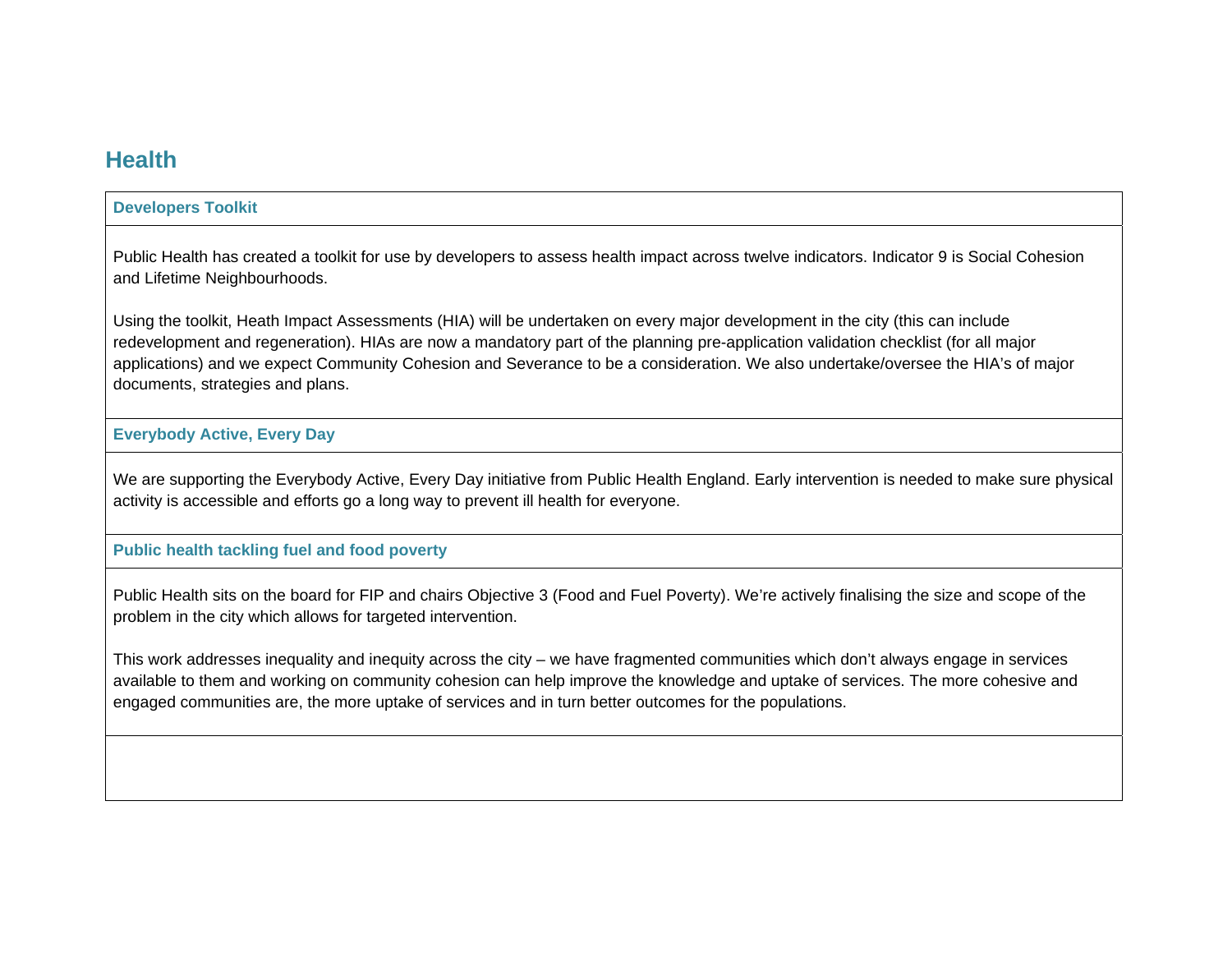## **Guns, Gangs and Organised Crime**

Public Health sits on the strategic board for Guns, Gangs and Organised Crime and so has clear sight and involvement of that strategy, which includes Community Cohesion. The board is considering options and opportunities for increasing and improving Community Cohesion across Birmingham, especially for priority groups.

#### **Local Community Safety Partnerships**

Public Health attends each of the four Community Safety Partnership meetings to bring together public sector agencies to work in partnership to create a healthier Birmingham and to tackle the difficult and complex problems that affect communities. This includes a joint project between Public Health and West Midlands Police, sharing data to capture joint hotspots linked to high levels of crime and deprivation and low life expectancy, hoping to tackle the cycle of deprivation.

#### **South and West Local Community Safety Group**

Public health work with the South and West Local Community Safety Group, as part of their Action Plan, to tackle 'Hidden Crimes' (modern slavery, domestic abuse, female genital mutilation) and raise awareness in communities.

### **Statement of Community Involvement (SCI)**

Public health is working with developers to strengthen how they work in partnership with communities to enhance the built environment. This will include focusing on areas of deprivation and a level of requirements that would add value to planning consents and benefit communities rather than the bottom line for Developers.

We are setting up a Task & Finish Group that are representative of the need of our entire local population to look at how builders/developers should view their designs that would make houses safe and attractive, what should be included e.g. shops, services such as GPs, parks and open spaces that are safe for all ages wanting to participate in physical activities, and good public transport.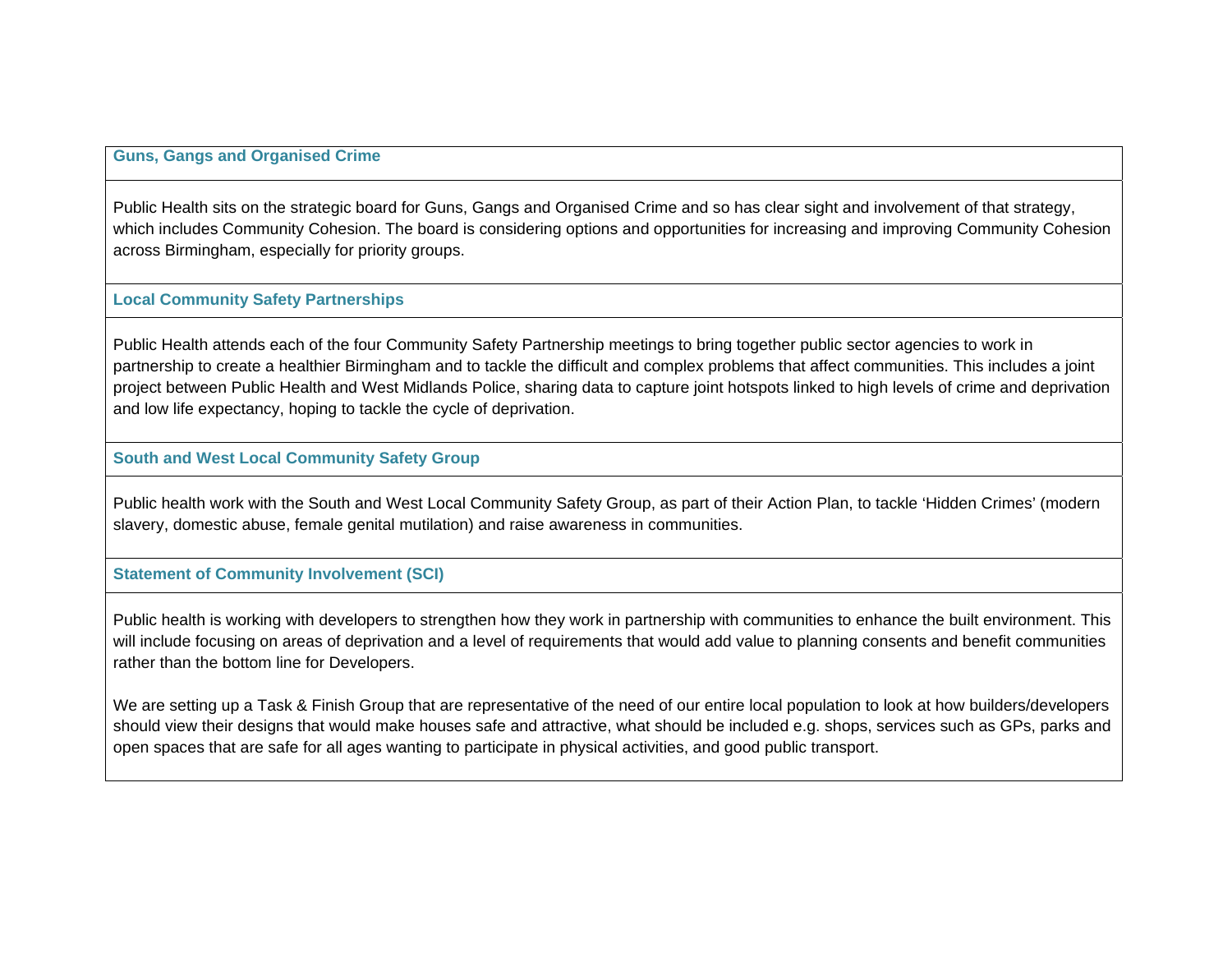# **Housing and development**

## **Birmingham Development Plan**

The Birmingham Development Plan sets out an ambitious plan for developing the city, with 89,000 new homes including about 33,800 affordable dwellings; 745,000sq.m of new office floor space and new employment sites. The BDP was the subject of extensive public consultation with formal events and consultation periods, these involved elected members, resident and other community groups, statutory bodies, landowners, neighbourhood forums and events around the city to engage local residents.

### **Birmingham Municipal Housing Trust**

Birmingham City Council is the largest housing developer in the city through the Birmingham Municipal Housing Trusts (BMHT). The BMHT programme focusses on delivering new homes at social and affordable rent, which is a key activity at a time when there is little Housing Association activity in the city, and there are rising levels of homelessness as a result of the current economic conditions.

The delivery of new homes at social and affordable rates makes a significant contribution to housing the poorest people in our society. The new homes built by the Council through the BMHT are of aspirational quality and space standards. This is to ensure that social and affordable housing tenants are not seen to be housed in second class accommodation but actually are being housed in homes which are built to higher standards than most built by the private sector for open market sale. The BMHT the Council build between 400-500 new homes per annum. Since its creation, 3,000 homes have been built.

As part of the delivery of the programme all new build contracts meet the criteria for the Birmingham Charter for Social Responsibility, to ensure that the maximum opportunities are secured to generate job and apprentice placements and maximise local opportunities for the supply chain industries.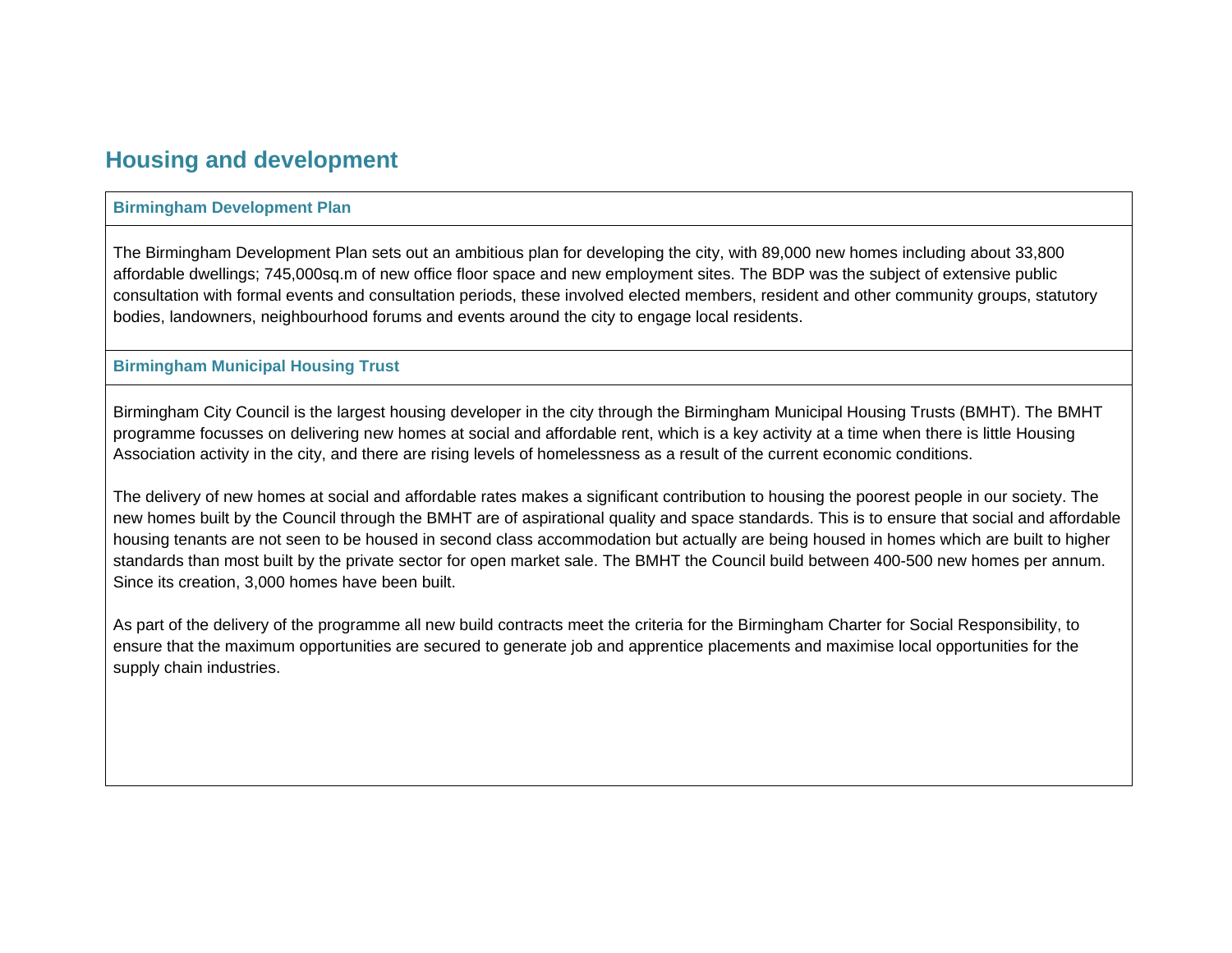# **Housing Engagement Plan**

We are developing an engagement plan and implementation model to improve relationships between tenants and landlords, including:

- improving transparency;
- developing good practice in managing complaints;
- renewed focus on landlord responsibility;
- involving residents and local organisations in decision-making, including better ways of engaging council tenants;
- ensuring that tenants/residents are aware of their rights and protections;
- making it easier for tenants/residents to report safety issues.

**Initial Accommodation Centres** 

Birmingham is home to the region's two sites (and two of eight nationally), which provide temporary accommodation for newly arrived destitute asylum seekers. This is for a period of up to 21 days before being re-housed in housing located across the region whilst asylum claims are reviewed. As part of this we have a role in ensuring that accommodation complies with regulations, support provided complies with safeguarding requirements and that children and young people are able to access education.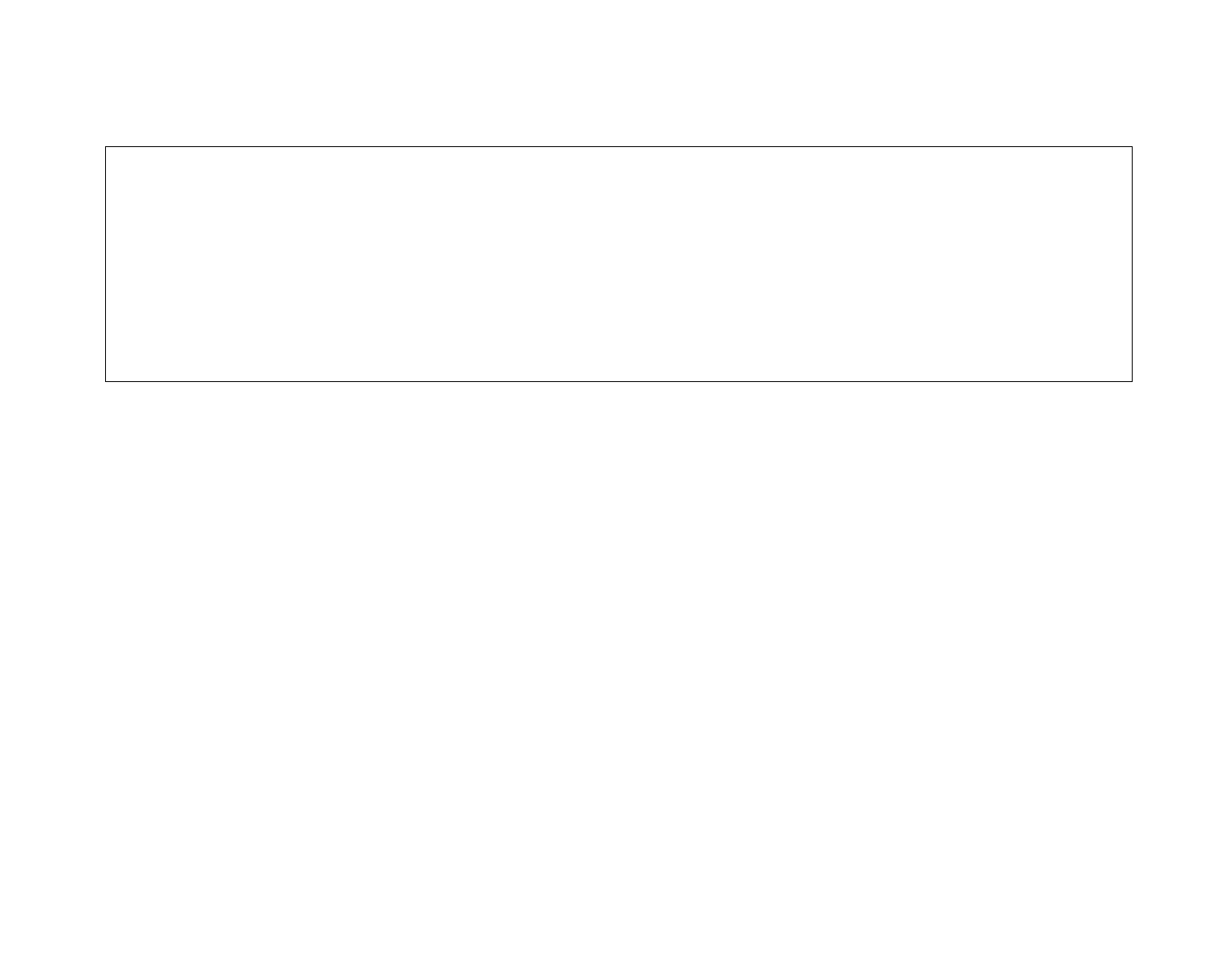# **Transport**

# **Birmingham Connected Transport Strategy**

Birmingham Connected is our vision for the future of transport in Birmingham, working towards a safer, healthier, greener city with a reliable integrated transport system which supports our growing population and economy. One of the five core objectives of Birmingham Connected is 'Equitable Birmingham' – linking communities together and improving access to jobs and services, through a transport system which provides choice and access for everyone. Barriers to movement can include cost, safety, security, information provision, and access for people with disabilities or those who have specific mobility needs; these barriers will to be removed or greatly reduced through the delivery of Birmingham Connected.

#### **Birmingham Road Safety Strategy**

A Road Safety Strategy for Birmingham is part of the Birmingham Connected vision for the future of transport in Birmingham, working towards a safer, healthier, greener city with a reliable integrated transport system which supports our growing population and economy. An important component of this is the promotion of road safety education, training and campaigns, with a particular focus on the most vulnerable road user groups and the communities where involvement in collisions is highest. Much of this work in carried out through the Birmingham Road Safety Partnership, in conjunction with the Police and Fire Service.

Community road safety projects provide a valuable way to actively engage and communicate with residents, community groups and partner organisations and get them involved in addressing this at a neighbourhood level. We are keen to introduce a Community Speed Watch scheme to further enhance this offer and are speaking with West Midlands Police about how this should be delivered. It is hoped that this can be rolled-out as part of the Regional Road Safety Strategy that Transport for West Midlands are developing.

#### **Clean Air Zone**

Birmingham is currently on a journey to cleaner air, including the introduction of a proposed Clean Air Zone from January 2020. Air pollution is a serious public health issue that affects everyone, with some people more vulnerable because of where they live and work, how they travel, and how old they are. It is vitally important that communities are engaged in this agenda and supported to take action to improve air quality.